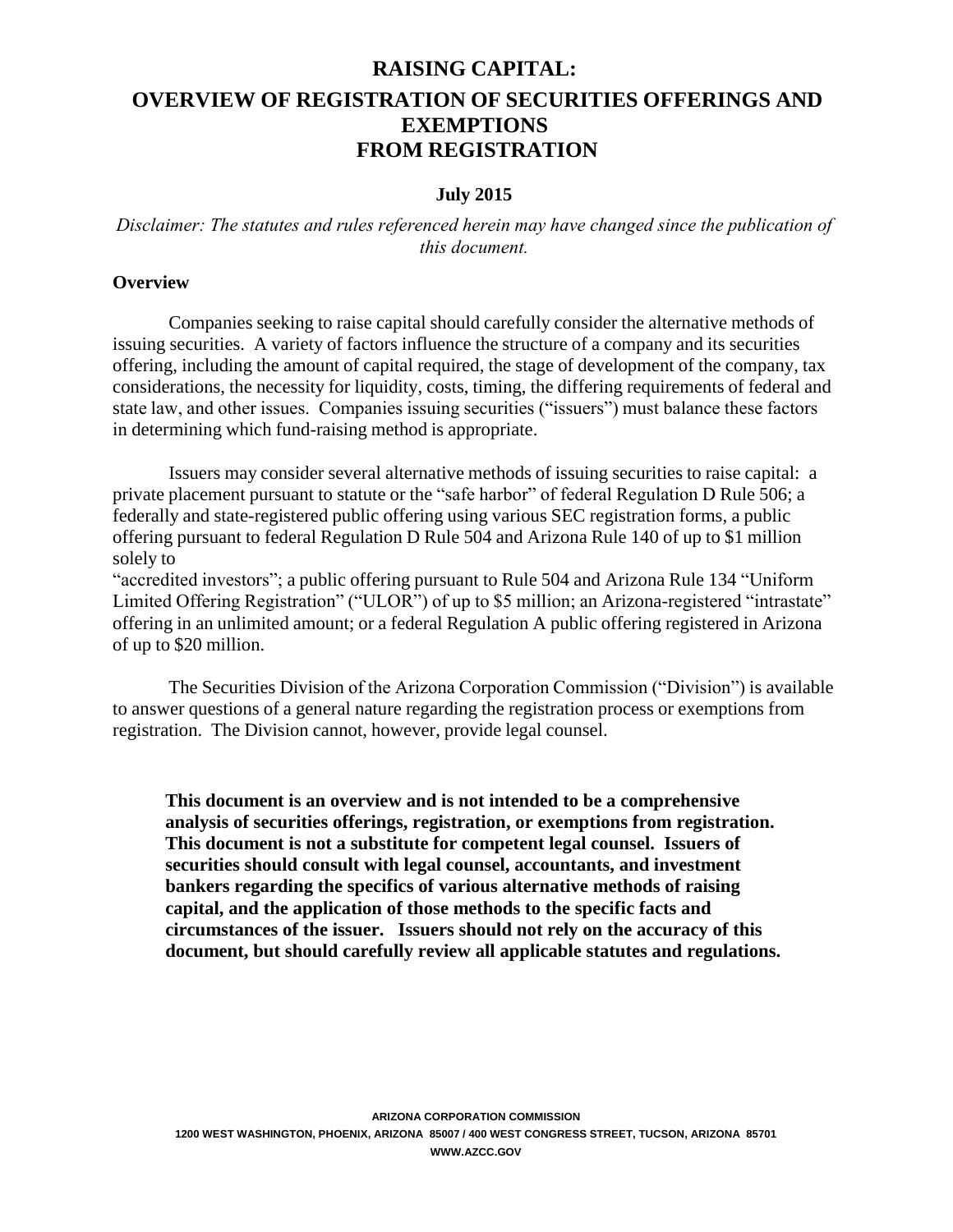The following overview discusses in general terms several of the commonly used methods of issuing securities to raise capital. For additional information about raising capital and a discussion of federal law, see "Q&A: Small Business and the SEC" on the Securities and Exchange Commission web site at [https://www.sec.gov/info/smallbus/qasbsec.htm.](https://www.sec.gov/info/smallbus/qasbsec.htm) In this paper, explanations and citations are provided in footnotes, which should be reviewed in connection with the narrative. The document is organized as follows:

#### Subject Page

| Offerings made without advertisement to a limited number of<br>sophisticated persons with access to the information that<br>would ordinarily be included in a registration statement.                                                              |
|----------------------------------------------------------------------------------------------------------------------------------------------------------------------------------------------------------------------------------------------------|
| B. Federal Regulation D and Arizona Rule 126 Limited Offering Exemptions  5                                                                                                                                                                        |
| "Private placement" offerings made pursuant to "safe harbor"<br>regulations and other limited offerings.                                                                                                                                           |
| C. Rule 139 Qualified Purchasers Public Offering Exemption 10                                                                                                                                                                                      |
| Offerings up to \$5 million to qualified purchasers only. May<br>use advertisements.                                                                                                                                                               |
|                                                                                                                                                                                                                                                    |
| Offerings up to \$1 million to accredited investors only. May<br>use advertisements.                                                                                                                                                               |
|                                                                                                                                                                                                                                                    |
| Securities listed or approved for listing on certain exchanges                                                                                                                                                                                     |
|                                                                                                                                                                                                                                                    |
| Offers for the sole purpose of soliciting indications of interest                                                                                                                                                                                  |
|                                                                                                                                                                                                                                                    |
| Offerings made to and that "come to rest" in the hands of<br>residents of a single state in which the issuer does business.<br>Can be used in connection with Arizona crowdfunding<br>exemption. May also be used in connection with registration. |
| H. A.R.S. § 44-1844(D) Exemption for Intrastate Crowdfunding Offerings14                                                                                                                                                                           |

Offerings made in connection with federal intrastate exemption in section 3(a)(11) and federal rule 147.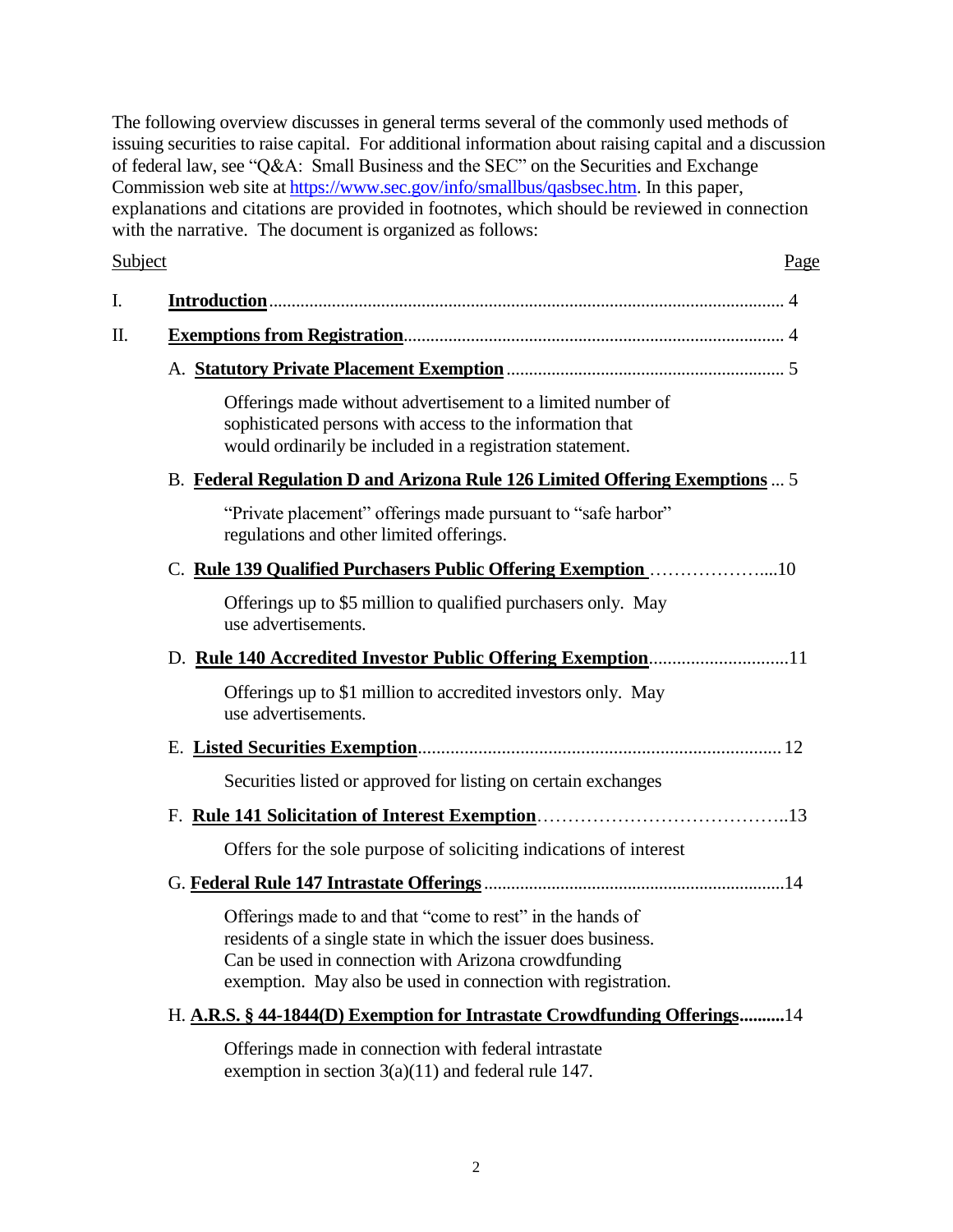| Subject | Page<br>$\overline{\phantom{a}}$ |
|---------|----------------------------------|
|         |                                  |

| Ш.  |                                                                                                                                                             |
|-----|-------------------------------------------------------------------------------------------------------------------------------------------------------------|
|     |                                                                                                                                                             |
|     | Offerings up to \$50 million. Tier 1 offerings up to \$20 million register<br>in states; Tier 2 offerings up to \$50 million, state registration preempted. |
|     |                                                                                                                                                             |
|     |                                                                                                                                                             |
|     | "Fast track" registration of a firm commitment underwriting<br>for issuers meeting strict financial criteria.                                               |
|     | 2. Uniform Limited Offering Registration ("ULOR") Offerings23                                                                                               |
|     | Offerings up to \$5 million by a corporation that is not a<br>development stage company, an investment company, or a<br>1934 Act reporting company.         |
|     |                                                                                                                                                             |
|     | Imposition of suitability standards upon purchasers in lieu of<br>the imposition of certain merit standards on the offering.                                |
|     |                                                                                                                                                             |
|     | Offerings registered in participating states through single process.                                                                                        |
|     |                                                                                                                                                             |
|     | Offerings by issuer meeting financial criteria.                                                                                                             |
| IV. | .30                                                                                                                                                         |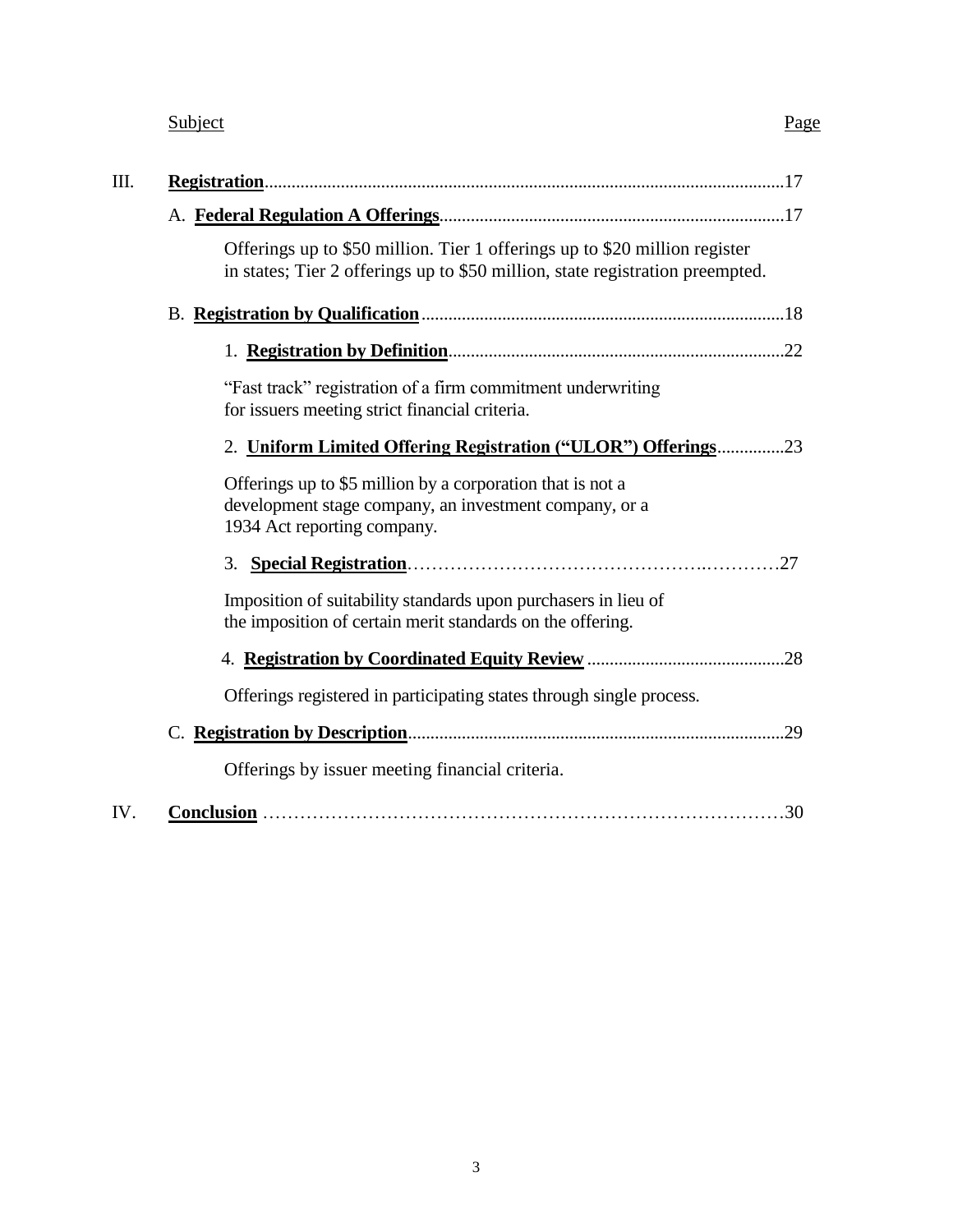#### **I. Introduction.**

The Arizona Securities Act governs the sale or offer for sale of securities within or from Arizona,<sup>1</sup> dictating registration and antifraud provisions. "Security" is defined in A.R.S. § 44- $1801(26)$ ,<sup>2</sup> "offer to sell" or "offer for sale" is defined in A.R.S. § 44-1801(15),<sup>3</sup> and "sale" or "sell" is defined in A.R.S.  $\S$  44-1801(21).<sup>4</sup>

To determine whether an instrument falls within the statutory definition of "security," the substance rather than the form of the instrument is considered. Judicial interpretation and tests supplement the statutory definition. An issuer should be cautious in its determination of the nature of the instrument it intends to offer and the applicability of the Arizona Securities Act. Essentially, if the purchaser will be a passive owner—relying on someone else's efforts or conduct in order to make money on the investment—the instrument is probably a security.

The Arizona Securities Act offers a number of exemptions from registration for transactions and securities offered in a variety of circumstances, including circumstances other than offerings by an issuer for the purpose of raising capital (e.g. exchange offers, offers by nonissuers, etc.). These exemptions are not discussed in this document.<sup>5</sup> For purposes of raising capital through offerings of securities, an issuer should be familiar with the registration requirements and exemptions from registration outlined on the following pages.

#### **II. Exemptions from Registration.**

 $\overline{a}$ 

Securities sold or offered for sale within or from Arizona must be registered with the Securities Division of the Arizona Corporation Commission ("Division") or be subject to an exemption from such registration.<sup>6</sup> Registration or an exemption therefrom must also occur on the federal level<sup>7</sup> and in any other state in which the issuer wants to offer the securities. Many state exemptions correspond with federal exemptions, but the requirements of state exemptions are not necessarily identical to those of federal exemptions. If an issuer does not register the offering,

<sup>1</sup> Offers for sale of securities placed on the Internet in compliance with A.A.C. R14-4-142 are exempt from the provisions of A.R.S §§ 44-1841, 44-1842, and 44-3321, except offers for sale from Arizona or involving securities that will be sold in Arizona.

<sup>2</sup> "'Security' means any note, stock, treasury stock, bond, commodity investment contract, commodity option, debenture, evidence of indebtedness, certificate of interest or participation in any profit-sharing agreement, collateral-trust certificate, preorganization certificate or subscription, transferable share, investment contract, viatical or life settlement investment contract, voting-trust certificate, certificate of deposit for a security, fractional undivided interest in oil, gas or other mineral rights, real property investment contract or, in general, any interest or instrument commonly known as a 'security', or any certificate of interest or participation in, temporary or interim certificate for, receipt for, guarantee of, or warrant or right to subscribe to or purchase, any of the foregoing."

An "'offer to sell' or 'offer for sale' means an attempt or offer to dispose of, or solicitation of an order or offer to buy, a security or interest in a security for value . . . ."

<sup>4</sup> "'Sale' or 'sell' means a sale or other disposition of a security or interest in a security for value, and includes a contract to make such sale or disposition. . . ."

<sup>5</sup> See Arizona Revised Statutes §§ 44-1843 and 44-1844. See also the National Securities Markets Improvement Act of 1996 (15 U.S.C. 77r) for "covered securities" as defined by that act that are exempted from state regulation regarding securities registration.

<sup>6</sup> A.R.S. § 44-1841. Section 44-1842 requires registration of any dealer or salesperson (as defined in § 44-1801) offering or selling securities from or within Arizona. Violation of either of these sections is a class 4 felony. 7 15 U.S.C. § 77a, *et seq*.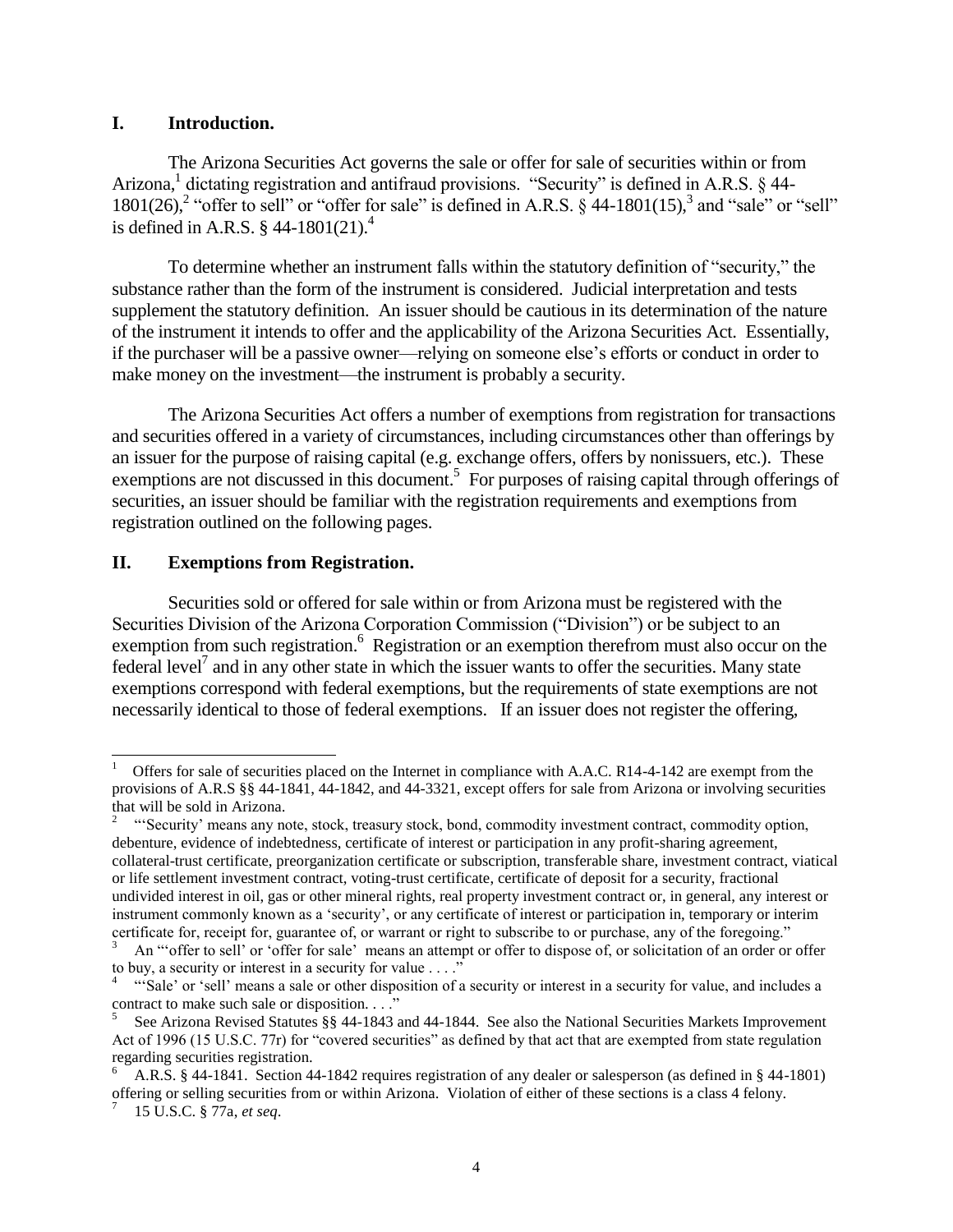failure to meet the requirements of an exemption results in an unregistered offering and the accompanying penalties and liabilities, including potential criminal liability.<sup>8</sup>

The following is a general discussion of the federal and Arizona exemptions from registration most commonly used by issuers offering securities for the purpose of raising capital in Arizona and an exemption from registration of offers made solely to solicit indications of interest. This discussion is not a comprehensive treatise on the applicable securities law, does not address factors specific to an issuer, and is not a substitute for competent legal counsel. An issuer should review the applicable rules and statutes for the specific requirements that the issuer must meet to qualify for the exemption or for registration.

#### **A. Statutory Private Placement Exemption.**

Section 4(a)(2) of the federal Securities Act of 1933 (the "1933 Act") provides an exemption from the registration provisions of section 5 of the 1933 Act for "transactions by an issuer not involving any public offering." Section 44-1844(A)(1) of the Arizona Securities Act provides a similar exemption. These exemptions from the registration requirements of the 1933 Act and the Arizona Securities Act each are referred to as a "statutory private offering exemption." The statutory private offering exemption has developed over the years through interpretations by the Securities and Exchange Commission (the "SEC") and court cases.<sup>9</sup>

The SEC and judicial interpretations<sup>10</sup> have developed the requirement that in order to satisfy the statutory private offering exemption, sales of securities can only be made without advertising (or any other form of "general solicitation") to a limited number of "sophisticated persons"<sup>11</sup> with "access to the information that would be included in a registration statement."<sup>12</sup> An offer of securities to even one unsophisticated person, however, can result in the loss of the exemption.<sup>13</sup> If an issuer intends to rely upon the statutory private placement exemption, the Division recommends that the issuer obtain assistance to understand and comply with the requirements of the exemption, as expressed in case law and SEC interpretations. The statutory private placement exemption is self-executing; i.e. has no filing requirement.

## **B. Federal Regulation D and Arizona Rule 126 Limited Offering Exemptions.**

Arizona has adopted Arizona Administrative Code ("A.A.C.") R14-4-126 ("Rule 126") as its counterpart to federal Regulation D. Federal Regulation D consists of Rules 501 through 508 promulgated by the SEC under the 1933 Act and includes exemptions from registration for four

l

<sup>8</sup> See Arizona Securities Act, Articles 14 and 16. See also A.R.S. §§ 13-601, *et seq*., regarding Arizona criminal penalties and liabilities. These are not exclusive remedies.

<sup>9</sup> Arizona looks to federal interpretations of securities law for guidance. Vairo v. Clayden, 153 Ariz. 13, 734 P.2d 110 (Ct. App. 1987).

 $10$  The Ninth Circuit Court of Appeals has adopted a four-part test to analyze the validity of an asserted private offering exemption, which focuses on the number and sophistication of offerees, the size and manner of the offering, and the relationship of the offerees to the issuer. See SEC v. Murphy, 626 F.2d 633 (9th Cir. 1980).

<sup>&</sup>lt;sup>11</sup> "Sophisticated" purchasers are purchasers who either alone or with their purchaser representatives have such knowledge and experience in financial and business matters that they are capable of evaluating the merits and risks of the prospective investment.

 $12$  The issuer should provide the offeree with an offering document that discloses the pertinent information, unless offeree occupies a privileged position relative to the issuer that affords the offeree actual access to the information.

<sup>&</sup>lt;sup>13</sup> See Mark v. FSC Securities Corporation, 870 F.2d 331 (6th Cir. 1989).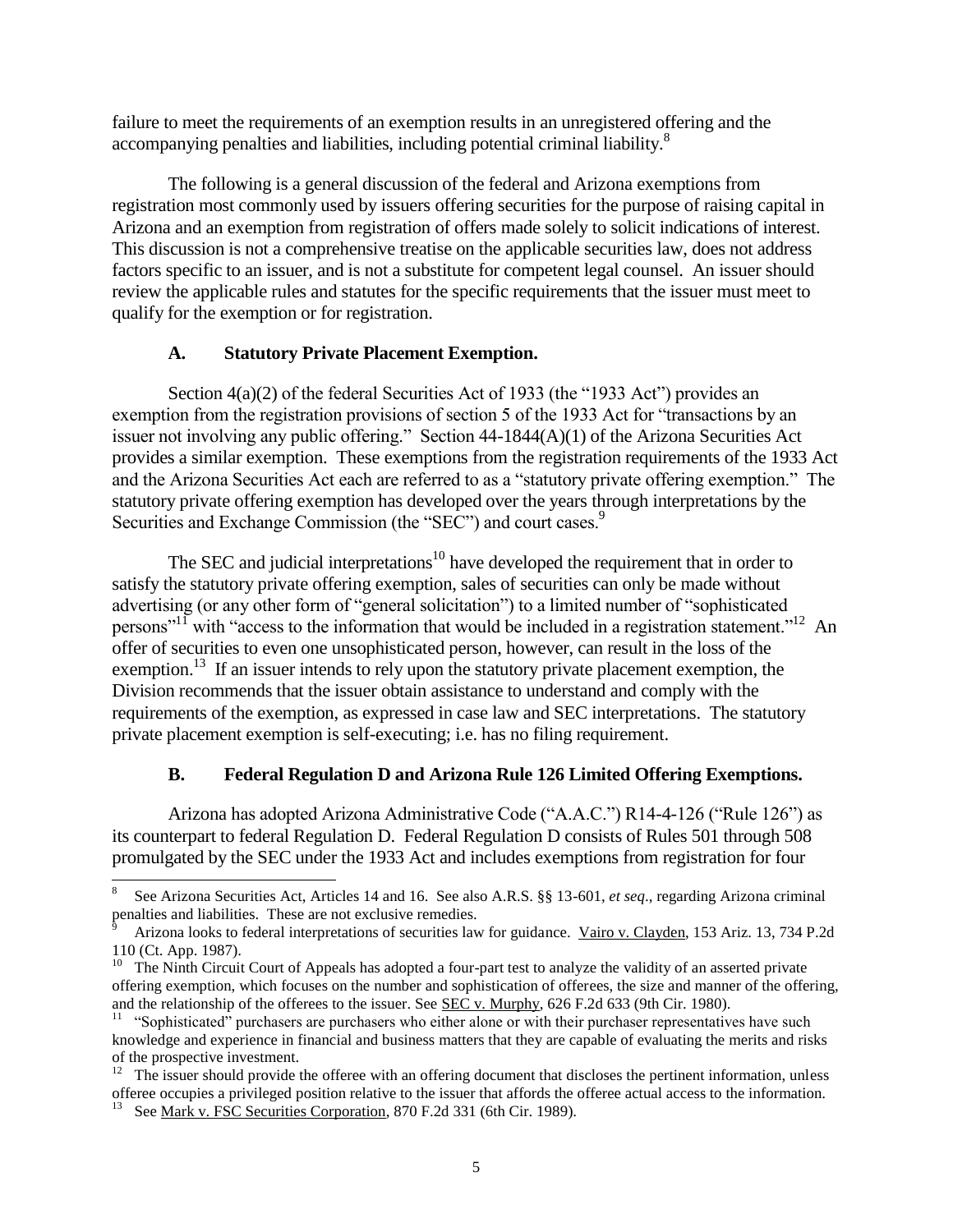categories of offerings. The Arizona equivalent is Rule 126, sections A through H.<sup>14</sup> Rule 501<sup>15</sup> defines or explains a number of terms and related matters under Regulation D, including accredited investor, affiliate, aggregate offering price, business combinations, calculation of number of purchasers, executive officer, issuer, and purchaser representative. Rule 502<sup>16</sup> sets forth the requirements regarding the information that an issuer must provide a prospective purchaser under each of the exemptions. Rule  $503^{17}$  describes the notice filing requirement that is applicable to each of the exemptions.

Federal Regulation D, Rules 504, 505, 506(b), and 506(c) provide exemptions for four categories of limited offerings:

1. Rule 504 (no direct Arizona equivalent, but may be used in conjunction with Arizona Rules R14-4-101, R14-4-102, or R14-4-140 or A.R.S. § 44-1891 and Rule R14-4-144 or ULOR) provides an exemption from registration for limited offerings and sales not exceeding \$1 million. Offerings by nonreporting companies (i.e., companies without a class of equity securities registered under the federal Securities Exchange Act of 1934 (the "1934 Act") and not subject to the reporting requirements of the 1934 Act) of not more than \$1 million in a 12-month period are exempt from federal registration under Rule 504, provided that an appropriate federal filing is made. "Blank check" companies (i.e., companies in the development stage<sup>18</sup> with no specific business plan or purpose or a plan to merge with an unidentified company or companies) and investment companies may not rely upon Rule 504.

Rule 504 allows general solicitation and the securities sold are transferable without restriction under federal law if the offering is made in **one** of the two following methods:

- a. The securities are sold exclusively in one or more states that provide for the registration of the securities and require the public filing and delivery to investors of a substantive disclosure document before the sale, or
- b. The securities are sold exclusively according to state law exemptions from registration that permit general solicitation and general advertising so long as sales are made only to accredited investors.

In Arizona, sales of securities relying on federal Rule 504 for an exemption from federal registration, and in compliance with Rule 504(b)(i), (ii), or (iii), may rely on Arizona Rule 140 for an exemption from registration for offerings to accredited investors or register in Arizona as a "ULOR" or special offering. Offerings under federal Rule 504 that do not comply with Rule 504(b)(i), (ii), or (iii) generally register or rely on Arizona Rule 101 for sales to existing securities

<sup>14</sup> Arizona Rule 126 is substantially similar to federal Regulation D, and compliance with Regulation D for Rule 505 and Rule 506(b) offering requirements generally will result in compliance with Rule 126(E) and (F) when proper filings are made in Arizona. Arizona does not have an equivalent rule for an offering under Rule 506(c).

<sup>&</sup>lt;sup>15</sup> See A.A.C. R14-4-126(B).

<sup>&</sup>lt;sup>16</sup> See A.A.C. R14-4-126(C).

See A.A.C. R14-4-126(D). Section A.A.C. R14-4-126(D) also provides the amount of the filing fee.

 $<sup>18</sup>$  "A company shall be considered to be in the development stage if it is devoting substantially all of its efforts to</sup> establishing a new business and either of the following conditions exists: (1) Planned principal operations have not commenced. (2) Planned principal operations have commenced, but there has been no significant revenue therefrom." Definition of Terms Used in Regulation S-X 17 C.F.R. § 210.1-02(h).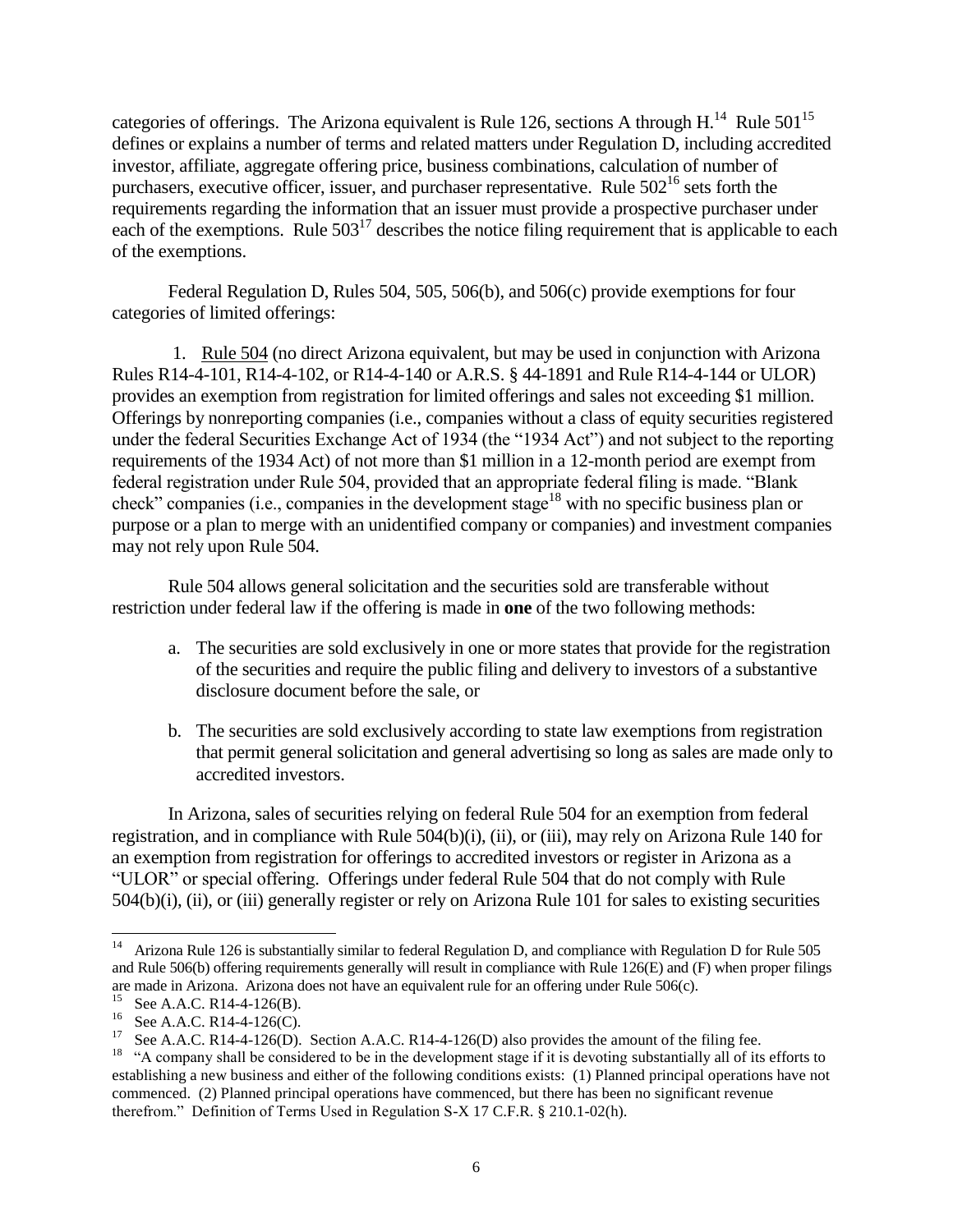holders and/or employees,<sup>19</sup> Arizona Rule 102 for an exemption for restricted public offerings,<sup>20</sup> or some other exemption.<sup>21</sup> See Discussion of Rule 140, ULOR, and Special Registration offerings below.

2. Rule 505 (Rule 126(E) Arizona equivalent) provides an exemption from registration for limited offers and sales not exceeding \$5 million. Offerings by any issuer of less than \$5 million in a 12-month period to an unlimited number of "accredited investors"<sup>22</sup> plus 35 additional persons are

To use the Rule 101 exemption from registration, ten business days prior to making an offer an issuer must file:

1. a notice filed in duplicate prepared in the format outlined in Rule 101,

2. a fee pursuant to A.R.S. § 44-1861(G),

 $\overline{a}$ 

3. financial statements consisting of a balance sheet as of a date within 90 days of the date of the petition and statements of operations, stockholders' equity and retained earnings, and changes in financial position for the preceding three years or such lesser period as the issuer has been in business, prepared in accordance with generally accepted accounting principles, and either audited by an independent public or certified independent public accountant or verified under oath by an officer, general partner, joint venturer, trustee, or sole proprietor, and,

4. if the issuer is not organized under the laws of or domiciled in Arizona, a consent to service of process.

Offerings made pursuant to Rule 101 are added to the class of transactions exempt under A.R.S. § 44-1844 from offering and dealer registration.

<sup>20</sup> A.A.C. R14-4-102 adds to the class of transactions exempt from registration under A.R.S. § 44-1844 offerings of securities made to not more than ten persons in Arizona. Such offerings are limited to an aggregate of \$100,000 over the lifetime of the issuer. No commissions or remuneration of any kind, other than transfer agents' fees may be paid by the issuer in connection with the distribution or sale of such securities.

To use the Rule 102 exemption from registration, ten business days prior to making an offer an issuer must file:

1. a notice filed in duplicate prepared in the format outlined in Rule 102,

2. a fee pursuant to A.R.S. § 44-1861(G),

3. financial statements consisting of a balance sheet as of a date within 90 days of the date of the petition and statements of operations, stockholders' equity and retained earnings, and changes in financial position for the preceding three years or such lesser period as the issuer has been in business, prepared in accordance with generally accepted accounting principles, and either audited by an independent public or certified independent public accountant or verified under oath by an officer, general partner, joint venturer, trustee, or sole proprietor, and,

4. if the issuer is not organized under the laws of or domiciled in Arizona, a consent to service of process. Offerings made pursuant to Rule 102 are added to the class of transactions exempt under A.R.S. § 44-1844 from offering and dealer registration.

 $21$  If an issuer is relying on federal Rule 504 for an exemption from registration at the federal level, but would meet the criteria for a Rule 505 or Rule 506(b) exemption, the issuer may rely upon the Arizona equivalents of Rules 505 or 506, which are Rules 126(E) and 126(F), for an exemption from registration in Arizona.

 $22$  Federal Rule 501 (Arizona Rule 126(B)(1)) sets forth the definition of accredited investor, which includes eight categories of investors. The introductory language provides that any person who falls within one of the eight categories, or who the issuer reasonably believes falls within one of the categories, is an accredited investor. This formulation permits someone who in fact falls within one of the categories to qualify as an accredited investor even if the issuer had no reasonable basis for believing such person was an accredited investor. Investors are accredited if they fall into one of the enumerated categories "at the time of the sale of securities to that person," regardless of a later change in status of the person after the sale of securities, such as resignation by the purchaser from a position as a director of the issuer.

"Reasonably believes" is a factual determination and the steps that must be taken to establish reasonable belief may vary with the circumstances of each case. The eight categories of accredited investors are as follows:

1. A natural person whose net worth at the time of purchase is at least \$1 million. Net worth can be the joint net worth of the investor and investor's spouse.

2. A natural person whose individual income has been in excess of \$200,000 in each of the last two years or joint income with that person's spouse has been in excess of \$300,000 in each of these years and who reasonably expects to

<sup>&</sup>lt;sup>19</sup> A.A.C. R14-4-101 adds to the class of transactions exempt from registration under A.R.S. § 44-1844 offerings of securities made exclusively to employees and/or existing securities holders of the issuer or its subsidiaries. Such offerings are limited to an aggregate of \$500,000 over the lifetime of the issuer. No commissions or remuneration of any kind, other than transfer agents' fees may be paid by the issuer in connection with the distribution or sale of such securities.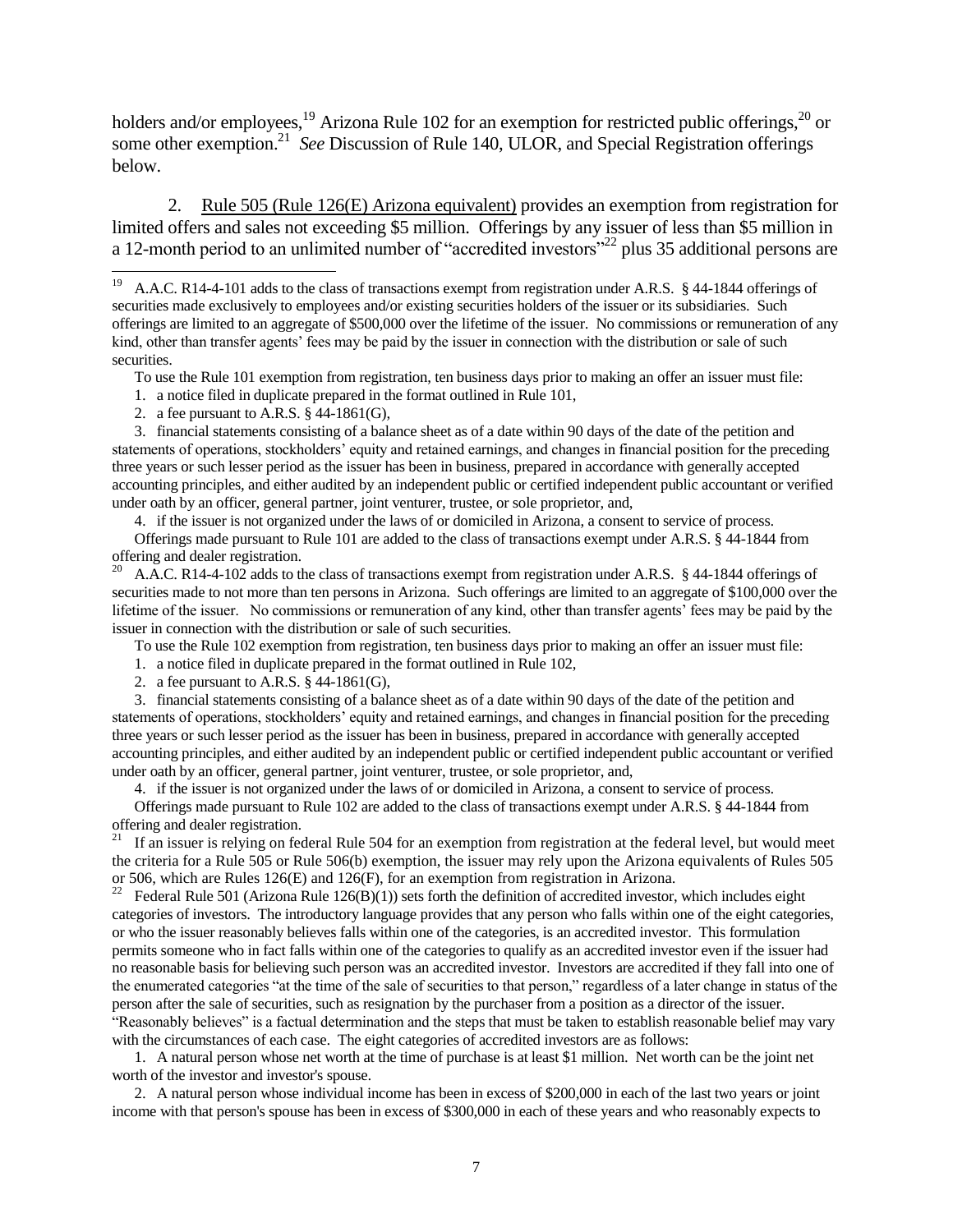exempt from federal registration under Rule  $505<sup>23</sup>$  An issuer could be disqualified from using the rule if it or its affiliates or certain other persons associated with the offering were the subject of certain administrative, civil, or criminal actions (so-called "bad boy" provisions).<sup>24</sup> Investment companies are precluded from relying upon Rule 505. Regulation D prohibits the use of general solicitation or advertising under Rule 505. Securities sold under Rule 505 are "restricted securities" and may not be resold without registration or an exemption from registration. "Restricted securities" are securities upon which some limitation is imposed on the purchaser's ability to resell the securities. Such restrictions may be stated in a legend printed on the certificate that represents the security.<sup>25</sup>

3. Rule 506 Private Placements. To introduce certainty into the area of private placements, the SEC adopted Rule 506 of Regulation D as a "safe harbor" for certain types of private offerings. A "safe harbor" is a rule that explicitly states the requirements an issuer must meet. If an issuer complies with all of the requirements of the rule, it will be deemed to have complied with the statute. If an issuer complies with the requirements of Rule 506 of Regulation D, the issuer will be deemed to have met the requirements for the section  $4(a)(2)$  private placement exemption.

4. Private business development companies that meet the definition in Section  $202(a)(22)$  of the Investment Advisers Act of 1940.

5. Any corporation, Massachusetts or similar business trust, partnership, or any organization described as exempt in Section 501(c)(3) of the Internal Revenue Code, not formed for the specific purpose of acquiring the securities offered, with total assets in excess of \$5 million.

6. Directors, executive officers, and general partners of the issuer, as well as directors, executive officers, and general partners of general partners of the issuer. The term executive officer includes the president, vice president in charge of a principal business unit, and any other persons, including officers of subsidiaries, who perform a policy making function for the issuer.

7. Any trust, with total assets in excess of \$5 million, not formed for the specific purpose of acquiring the securities offered, whose purchase is directed by a sophisticated person. A sophisticated person is a person who "has such knowledge and experience in financial and business matters that he is capable of evaluating the merits and risks of the prospective investment." If the trustee of a trust is a bank or savings and loan association, the trust will be qualified as an accredited investor, regardless of assets, since a bank or savings and loan association is accredited whether acting in its individual or fiduciary capacity.

8. Any entity in which all of the equity owners are accredited investors. The beneficiaries of a trust are not considered its equity owners. Thus a trust typically cannot qualify as an accredited investor in this category. However, when powers are retained by the grantors to amend or revoke the trust, a trust as a legal entity would be deemed not to exist. Thus, if the grantors of such a revocable trust are accredited, the trust is accredited. If securities are purchased by an Individual Retirement Account and the participant is an accredited investor, the account would be accredited. If all participants of an employee benefit or retirement plan are accredited investors under any of the categories of Rule 501, except  $501(a)(8)$ , then the plan is deemed accredited.

<sup>23</sup> See A.A.C. R14-4-126(E).

reach that same income level in the current year. An individual may rely upon only one of the income tests for the entire three-year period. What monies fall within the term "income" is not defined, but is left flexible.

<sup>3.</sup> Certain institutional investors. These include banks, insurance companies, registered investment companies, business development companies, savings and loan associations and similar institutions (e.g., credit unions), brokerdealers purchasing for their own accounts, and employee benefit plans under ERISA advised by a bank, savings and loan association, insurance company, or registered investment advisor. In addition, an accredited investor includes any employee benefit plan under ERISA that has total assets in excess of \$5 million or, if the plan is self directed, with investment decisions made solely by accredited investors.

<sup>&</sup>lt;sup>24</sup> A.A.C. R14-4-126(G) "bad boy" provisions apply to both 126(E) and 126(F) offerings.

<sup>&</sup>lt;sup>25</sup> See 17 CFR 230.144.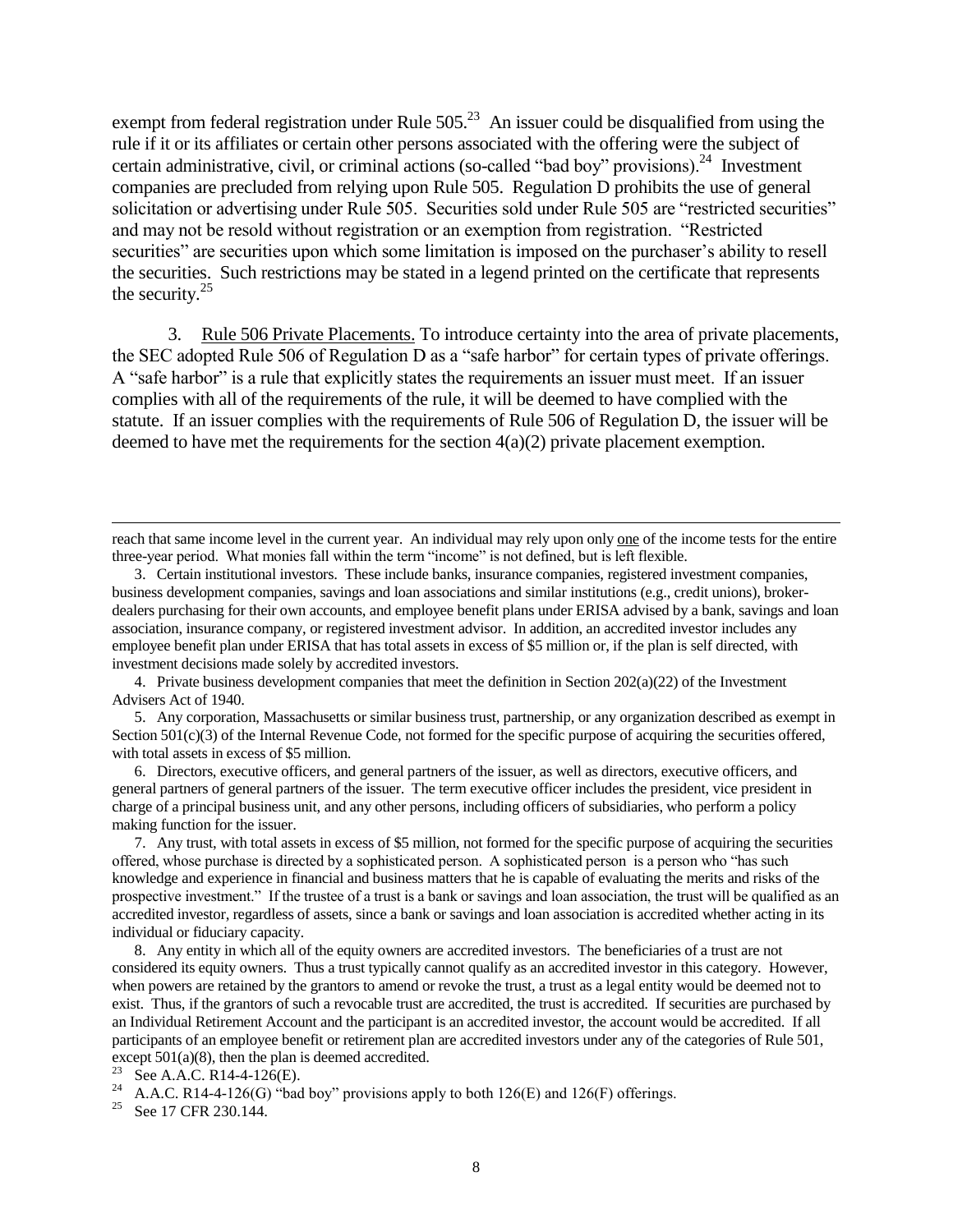An issuer could be disqualified from using the rule if it or its affiliates or certain other persons associated with the offering were the subject of certain administrative, civil, or criminal actions (so called "bad actor" provisions). <sup>26</sup> Securities sold under Rule 506 are "restricted securities" and may not be resold without registration or an exemption from registration.

Rule 506 provides for two classifications of offerings, one subject to limitations on the manner of the offering, and one not subject to limitations on the manner of the offering.

- a. Rule 506(b) (Rule 126(F) Arizona equivalent) provides an exemption for offerings of any amount by any issuer to an unlimited number of accredited investors plus 35 "sophisticated" persons.  $27$  Rule 506(b) prohibits use of general solicitation or general advertising.
- b. Rule 506(c) (no Arizona equivalent) provides an exemption for offerings of any amount and allows general solicitation or general advertising, provided sales are only made to accredited investors. An issuer is required to take reasonable steps to verify that purchasers of securities sold under 506(c) are accredited investors. If general solicitation is conducted, the offering must be sold through a dealer registered in Arizona.<sup>28</sup>

The National Securities Markets Improvement Act of 1996 ("NSMIA") provides that securities exempt from registration with the SEC under rules or regulations issued under section 4(a)(2) (i.e. Rule 506) are "covered securities." Arizona's rules or regulations regarding these securities are affected by NSMIA. With respect to registration requirements, only the Division's authority to impose notice filing requirements is preserved in A.R.S. § 44-1843.02(C). Therefore, issuers relying on Rule 506 for an exemption from registration on the federal level need only file in Arizona a copy of Form D no later than 15 days after the first sale of securities in or from Arizona and the initial filing fee. $2<sup>9</sup>$ 

Reliance on any particular exemption in Regulation D does not act as an exclusive election. An issuer may always claim the availability of any other applicable exemption. Regulation D is available only to an issuer and not to its affiliates or others for resale. Thus, Regulation D is not available for firm underwritings (as opposed to best-effort offerings) $30$  because securities are resold by definition in a firm underwriting of securities. Even though there may be technical compliance with the Regulation, if an offering is part of a plan or scheme to evade the registration requirements, the exemption under the Regulation is not available.

If an issuer sells securities to accredited investors, no specific disclosure to the investors by the issuer is mandated. If securities are sold under Rules 505 or 506(b) to nonaccredited investors, the type of information to be furnished depends on the size of the offering and whether the issuer is subject to the reporting requirements of the 1934 Act.

<sup>&</sup>lt;sup>26</sup> See 17C.F.R. § 230.506(d).

<sup>&</sup>lt;sup>27</sup> See A.A.C. R14-4-126(F).

<sup>&</sup>lt;sup>28</sup> See A.R.S. § 44-1843.02(D) and A.A.C. R14-4-126(F).

<sup>&</sup>lt;sup>29</sup> See also A.R.S. § 44-1843.02(D).

 $30$  "Firm underwriting" - an underwriter purchases all of the securities offered by the issuer to the public and resells the securities to the public. "Best-efforts" - either the issuer or its agents do their best to sell the offered securities to the public.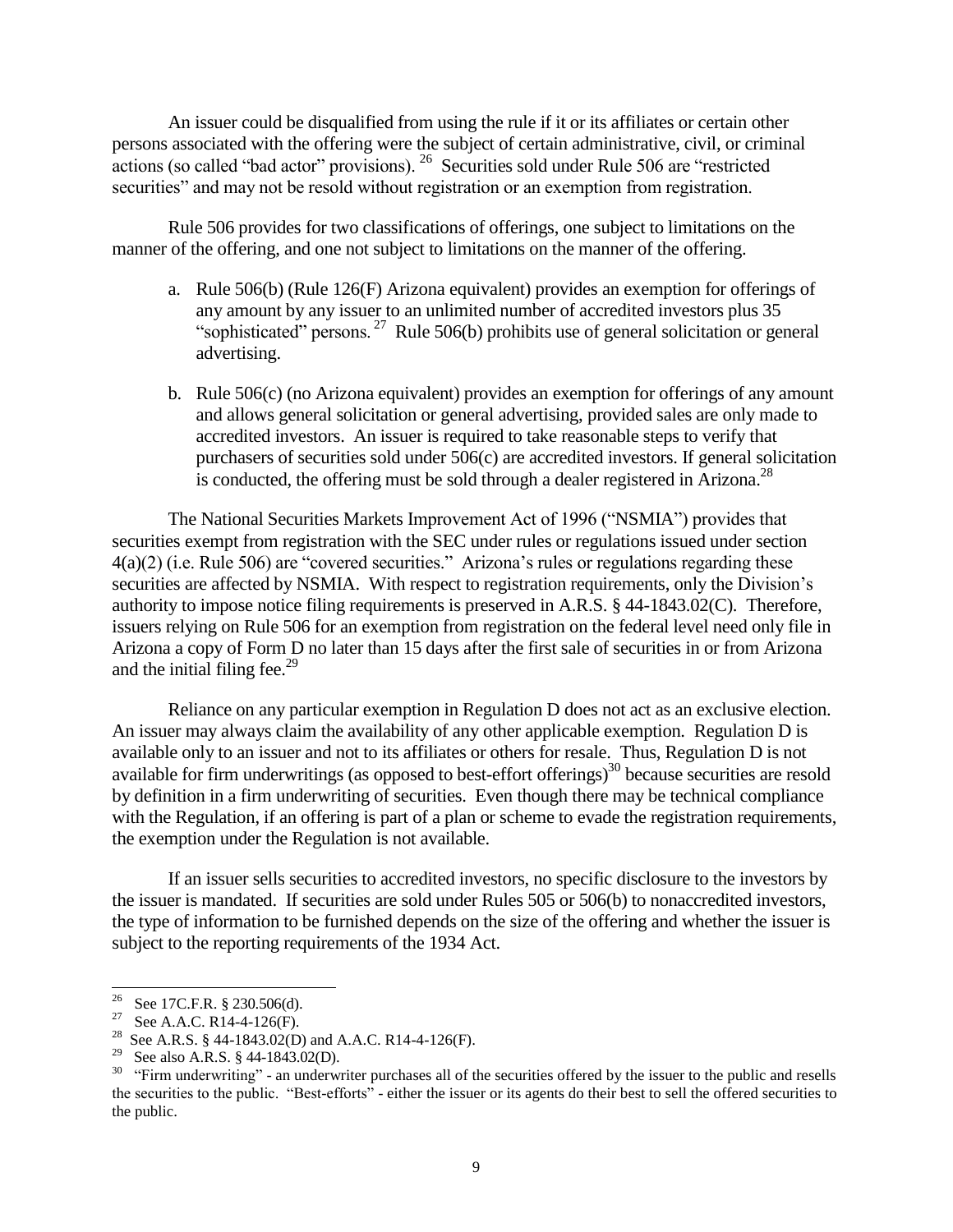To take advantage of the exemption from registration offered by the Arizona Securities Act Rule 126, an issuer must file one copy of Form  $D^{31}$  no later than 15 days after the first sale of securities in or from Arizona and an amended Form D no later than 30 days after the termination of an offering under this rule. If the offering is completed within 15 days after the first sale, then only one notice need be filed.<sup>32</sup> Again, if the transaction is exempt from federal registration under Rule 506, no Arizona exemption is required, only the notice filing under A.R.S. § 44-1843.02(C).

The issuer shall pay the fees prescribed by A.R.S. § 44-1861(E), currently \$250 with the first filing and \$100 with the final filing, if the final filing is made separately from the first filing. The issuer should indicate at the top of the Form D filed in Arizona the exemption upon which it is relying. Federal Regulation D requires that five copies of Form D be filed with the SEC no later than 15 days after the first sale of securities.<sup>33</sup>

A dealer or salesman (as defined in A.R.S. § 44-1801) engaged in an offering under Rule 126 shall be registered in Arizona if the dealer or salesman is engaged principally and primarily in the business of making a series of private offerings.<sup>34</sup> "Series" means in excess of four private offerings in any consecutive 12-month period made anywhere in the United States, not just in Arizona. Federal law may require registration of a salesperson if that individual participates in selling an offering of securities for any issuer more than **once** every 12 months.<sup>35</sup>

#### **C. Rule 139 Qualified Purchaser Public Offering Exemption.**

The Division requested that the SEC adopt an exemption from federal registration similar to 17 CFR 230.1001 for issuers who satisfy the conditions of Rule 139. Unless and until the SEC adopts such a "wrap" exemption, an exemption from federal registration for which a Rule 139 offering would qualify may be limited to the intrastate offering exemption under federal Rule 147. *See infra* Section III.A.

A.A.C. R14-4-139 ("Rule 139") is designed to assist small businesses in capital formation in a manner that does not impose unnecessary expenses. Securities sold in reliance on Rule 139 are restricted securities.<sup>36</sup>

Rule 139 allows issuers to offer and sell, without registration of the offering in Arizona, up to \$5 million of securities during any 12-month period to qualified persons, as defined in Rule 139, provided certain conditions are met. In addition, issuers may sell their own securities without registering as a dealer under the Arizona Securities Act. Officers, directors, and employees of the issuer not retained for the primary purpose of making offers of securities may sell the issuers' securities in a Rule 139 offering without registration as salespersons. Of course, issuers can use a registered dealer to sell their securities if they so desire.

For an issuer to take advantage of Rule 139, the sale of securities may not exceed \$5 million in any 12-month period.<sup>37</sup> In addition, the offers of securities must specify that sales will

 $\overline{a}$  $31$  Manual or facsimile signatures accepted. A.A.C. R14-4-126(D)(3).

 $32$  A.A.C. R14-4-126(D).

<sup>33</sup> 17 C.F.R. § 239.500.

<sup>34</sup> A.A.C. R14-4-104(4).

See 15 U.S.C. 78o and 17 C.F.R. Rule 240.3a4-1.

<sup>&</sup>lt;sup>36</sup> See the discussion regarding restricted securities in Section II.B of this paper.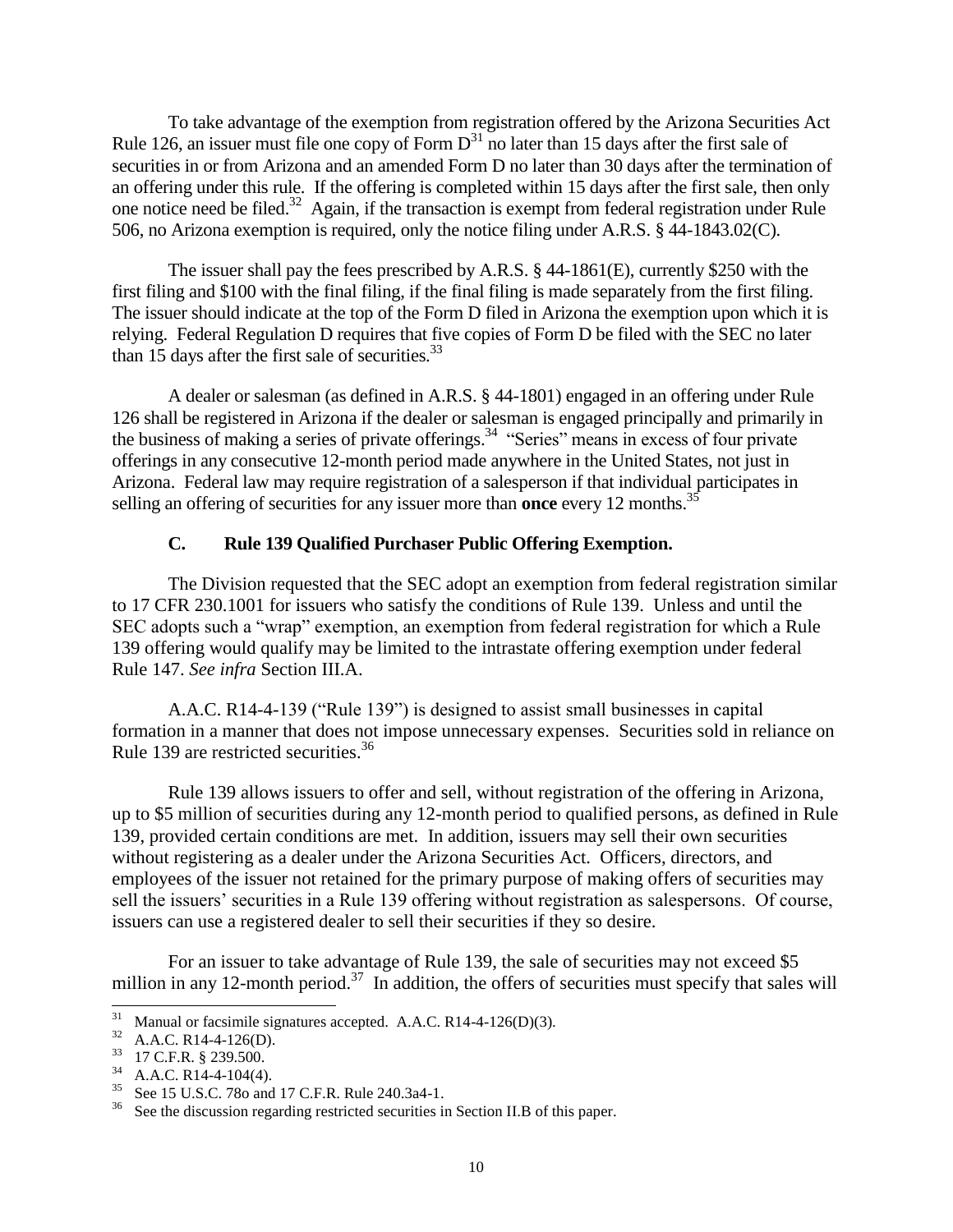be made only to qualified purchasers, and sales of securities must be made to qualified purchasers or to persons the issuer reasonably believes to be qualified purchasers.<sup>38</sup> At least five days before a sale, the issuer must provide disclosure to the prospective purchaser as described in A.A.C. R14-4-126(C)(2).<sup>39</sup>

Certain issuers are ineligible to use Rule 139. Under the rule, the issuer may not be offering a blind pool or securities in a business planning to engage in a merger or acquisition of an unidentified entity.<sup>40</sup> Additionally, the issuer, or any of its predecessors, affiliates, directors, officers, general partners, or beneficial owners of 10 percent or more of any class of its equity securities, or any underwriter of the securities, cannot fall within the disqualification provisions of Rule 139, which relate to prior securities violations.

The issuer must file a notice, consent to service of process, and fee at least ten business days in advance of either the initial offering of securities or the publication of a general announcement of the offering, whichever occurs first. $41$  The offering documents or subscription agreement must contain a legend warning that the securities may only be sold to qualified purchasers. The certificate representing the security issued in accordance with the rule must have a similar legend.<sup>42</sup>

The Division Director ("Director") may revoke the availability of Rule 139 with respect to a particular issuer, seller, or transaction if the Director determines that there is a reasonable likelihood that the sale of the securities would work or tend to work a fraud or deceit upon the purchasers thereof. If the Director makes such a determination, the seller of the securities may request a hearing in accordance with the provisions of article 11 of the Arizona Securities Act.<sup>43</sup>

## **D. Rule 140 Accredited Investor Public Offering Exemption.**

A.A.C. R14-4-140 ("Rule 140") is also designed to assist small businesses in capital formation in a manner that does not impose unnecessary expenses. Rule 140 significantly benefits issuers by allowing them to seek capital from accredited investors without registration of the transaction and in a significantly more cost-effective manner than that of an offering of securities registered under federal securities laws or the Arizona Securities Act. At the same time, since initial offers and sales of securities are limited to accredited investors, the risk of substantial harm to the general investing public is limited.

Rule 140 allows issuers who rely on federal Rule 504, and comply with Rule 504(b)(iii), to offer and sell without registration of the offering in Arizona securities to accredited investors, as defined in Rule 126, provided certain conditions are met. In addition, issuers may sell their own securities without registering as a dealer under the Arizona Securities Act. Officers, directors, and employees of the issuer not retained for the primary purpose of making offers of securities may sell the issuers' securities in a Rule 140 offering without registration as

<sup>37</sup>  $A.A.C. R14-4-139(G).$ 

<sup>38</sup> A.A.C. R14-4-139(M).

<sup>39</sup> A.A.C. R14-4-139(L).

<sup>40</sup> A.A.C. R14-4-139(C).

<sup>41</sup> A.A.C. R14-4-139(N).

<sup>&</sup>lt;sup>42</sup> A.A.C. R14-4-139(M).

A.A.C. R14-4-139(P).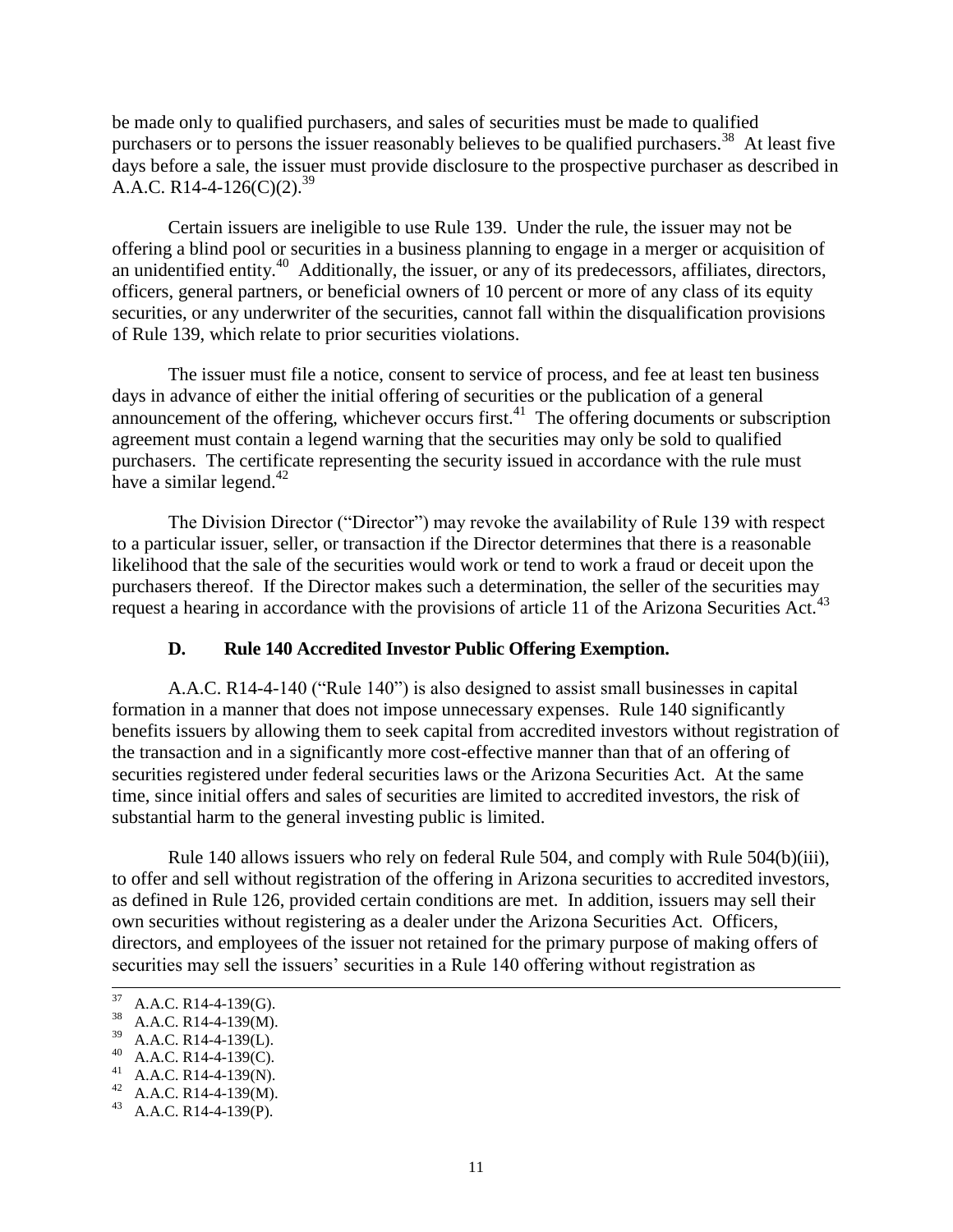salespersons. Of course, issuers can use a registered dealer to sell their securities if they so desire.

For an issuer to take advantage of Rule 140, the issuer must comply with federal Rule 504, including Rule 504(b)(iii). In addition, the offers of securities must specify that sales will be made only to accredited investors, and sales of securities must be made exclusively to accredited investors.<sup>44</sup> There is no "reasonable belief" defense for a failure to limit sales to **accredited investors**. Since initial sales of securities can only be made to accredited investors, no specific information is required to be furnished by the issuer to investors. A legend is required on any offering documents or subscription documents.<sup>45</sup>

Certain issuers are ineligible to use Rule 140. Under federal Rule 504, the issuer may not be a development stage company<sup>46</sup> with no business plan or with a plan to engage in a merger or acquisition of an unidentified entity, may not be subject to the reporting requirements of section 13 or 15(d) of the Securities Exchange Act of 1934, and may not be an investment company under the Investment Company Act of 1940. Additionally, under Rule 140, the issuer may not be offering a blind pool<sup>47</sup> and the issuer, or any of its predecessors, affiliates, directors, officers, general partners, or beneficial owners of 10 percent or more of any class of its equity securities, or any underwriter of the securities, cannot fall within the disqualification provisions, which relate to prior securities violations.<sup>48</sup>

Issuers must file a copy of Form D within 15 calendar days after the first sale within or from Arizona, a consent to service of process, a copy of the general announcement of the offering, and the fee in A.R.S.  $\S$  44-1861(G).<sup>49</sup>

The issuer must reasonably believe that each purchaser is buying the securities for investment purposes and not to resell. Resales of securities issued in accordance with this rule are limited to accredited investors for 12 months or until the issuer registers the securities or qualifies for another exemption.<sup>50</sup>

#### **E. Listed Securities Exemption.**

A.R.S. § 44-1843(A)(7), as supplemented by A.A.C. R14-4-115, provides that securities listed or approved for listing on the New York Stock Exchange, the American Stock Exchange, the Chicago Stock Exchange, the Pacific Exchange, the Philadelphia Stock Exchange, or the Chicago Board Options Exchange, or approved for quotation on the NASDAQ National Market System, and all securities senior or equal in rank and any warrant or right to purchase or subscribe to any of the foregoing, are exempt from registration in Arizona.

 $^{44}$  A.A.C. R14-4-140(D).

<sup>&</sup>lt;sup>45</sup> A.A.C. R14-4-140(J).

<sup>46</sup> *See supra* note 18.

<sup>&</sup>lt;sup>47</sup> A.A.C. R14-4-140(C).

<sup>&</sup>lt;sup>48</sup> A.A.C. R14-4-140(M).

 $^{49}$  A.A.C. R14-4-140(L).

A.A.C. R14-4-140(E).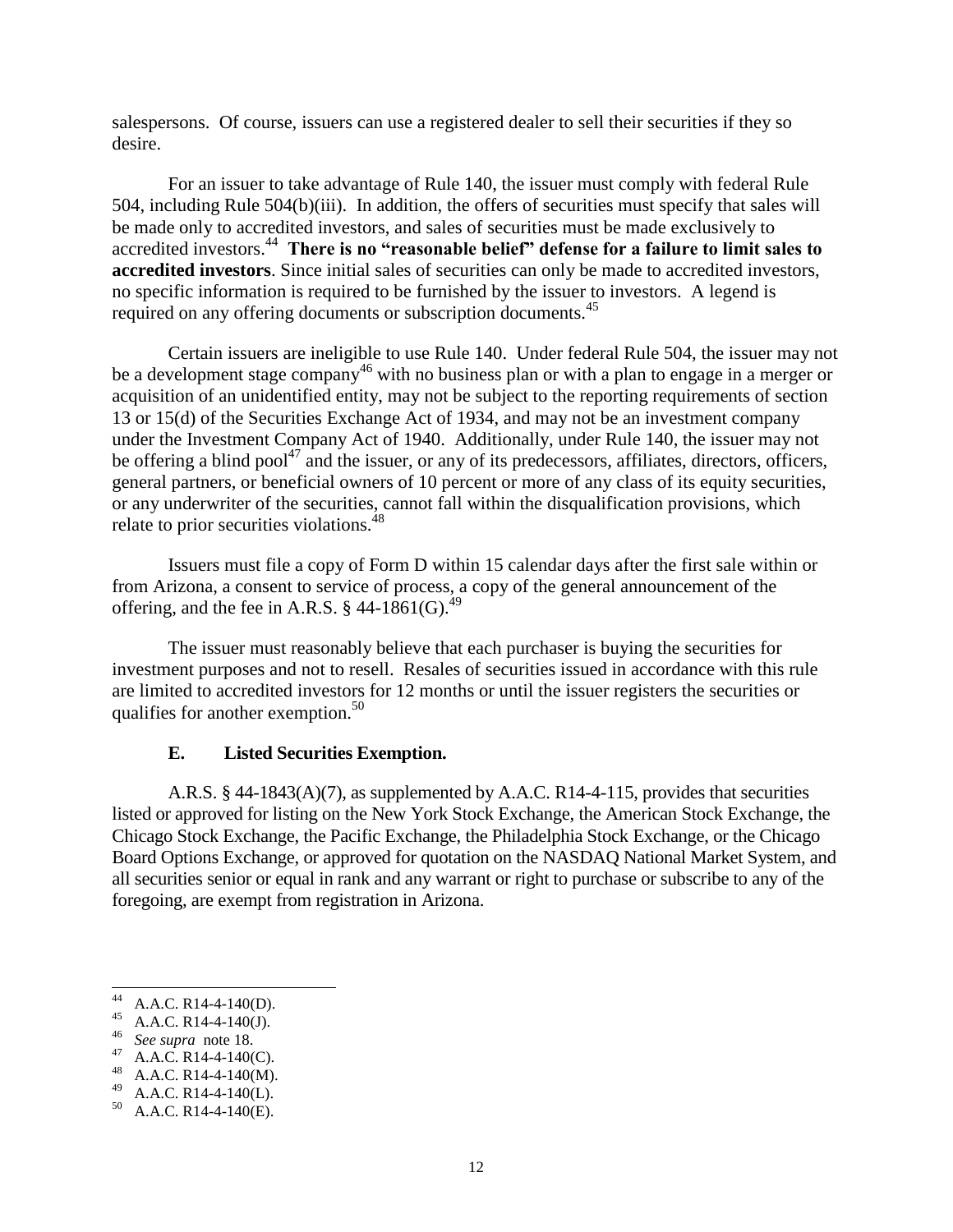For sales made after October 10, 1996, NSMIA, $^{51}$  as supplemented by 17 CFR § 230.146, preempts state filing and fee requirements for securities listed or authorized for listing on the New York Stock Exchange, the American Stock Exchange, Tier I of the Pacific Exchange, Tier I of the Philadelphia Stock Exchange, or the Chicago Board Options Exchange or approved for quotation on the NASDAQ National Market System or securities of the same issuer that are equal or senior in seniority.

Dealers or salesmen who engage in transactions involving securities exempt from registration pursuant to A.R.S. § 44-1843(A)(7) must be registered in Arizona unless the offer or sale is directed to securities holders or employees of the issuer or the dealer or the salesman is acting without compensation other than a standby charge relating to any balance of the offering remaining unsubscribed by existing securities holders or employees of the issuer, or through another available exemption. $52$ 

#### **F. Rule 141 Solicitation of Interest Exemption.**

Rule 141 provides an exemption from registration of offers by an issuer, or a registered dealer on behalf of the issuer, made solely to solicit an indication of interest in the issuer's securities. To use the exemption, the issuer must be, or will be, organized under the laws of a state of the United States or Mexico or a province or territory of Canada and must not be conducting a blind pool offering.<sup>53</sup> To use Rule 141, the issuer, its predecessors, affiliates, directors, officers, general partners, or beneficial owners of 10 percent or more of any class of equity securities must not be in violation of the "bad boy" provisions contained in subsection (D) of Rule 141.

Ten business days before its initial solicitation under Rule 141, the issuer must file with the Division a Solicitation of Interest Form<sup>54</sup> along with any other items to be used in the solicitation of interest. Any amendments to these items, or any additional items, must be filed with the Division five business days before they are used.<sup>55</sup> The filing fee is \$100, under A.R.S. § 44-1861(G).<sup>56</sup>

The issuer must give a copy of the Solicitation of Interest Form to an offeree within five business days of a communication with the offeree, unless the communication is made by scripted broadcasts or published notices or advertisements.<sup>57</sup> All communications made under Rule 141 are subject to the antifraud provisions of the Arizona Securities Act.<sup>58</sup>

While soliciting interest, an issuer may not solicit or accept money or a commitment to purchase securities.<sup>59</sup> All solicitations under Rule 141 must stop after a registration statement is  $\overline{f}$ iled in Arizona.<sup>60</sup> An issuer may not make a private offering in reliance on an exemption from

 $58$  A.A.C. R14-4-141(H).

 $\overline{a}$  $^{51}$  15 U.S.C.77r(c)(2)(D).

 $52$  A.A.C. R14-4-104(2).

<sup>53</sup> A.A.C. R14-4-141(B)(1).

<sup>&</sup>lt;sup>54</sup> See A.A.C. R14-4-141(J) for the format of and information that must be contained in a Solicitation of Interest Form.

<sup>55</sup> A.A.C. R14-4-141(B)(3) and (4).

<sup>56</sup> A.A.C. R14-4-141(B)(3).

 $57$  A.A.C. R14-4-141(C).

 $^{59}$  A.A.C. R14-4-141(B)(6).

 $^{60}$  A.A.C. R14-4-141(B)(8).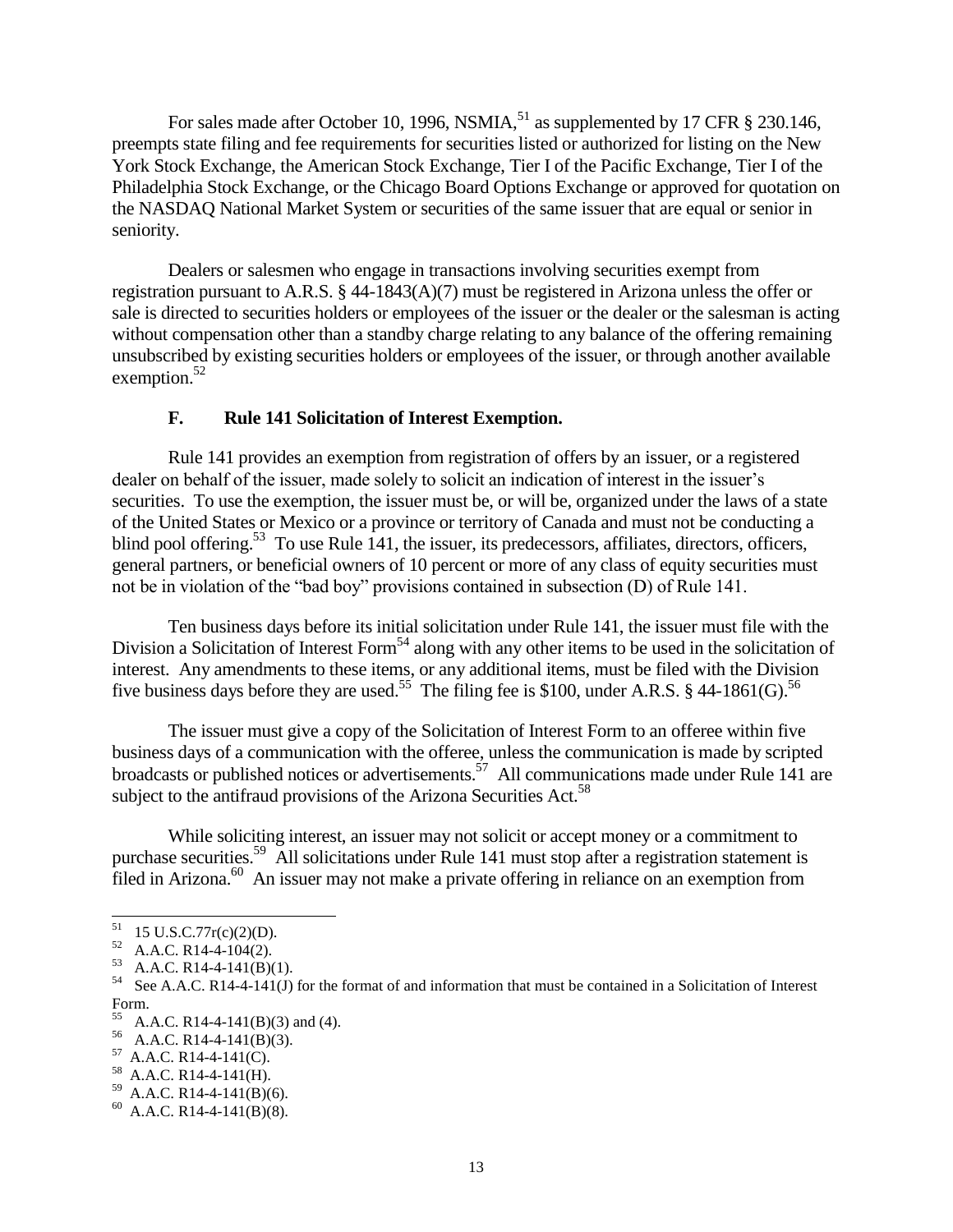registration under A.R.S § 44-1844(A)(1) or Rule 126 until six months after the last Rule 141 communication with a prospective investor.<sup>61</sup>

# **G. Federal Rule 147 Intrastate Offerings.**

Section  $3(a)(11)$  of the 1933 Act provides an exemption from the federal registration requirements for any offer or sale of securities to residents of a single state by an issuer who resides in or is incorporated in the same state and does business in that state. The "intrastate exemption" has three major components:

1. The issuer must be doing business within the state, which has been interpreted to mean having substantial operational activities in the state;

2. All offers and sales must be to residents of the state; and

3. The securities that are sold must "come to rest" in the hands of investors who are residents of the state.

In an attempt to provide some certainty for those who wished to rely on the statutory intrastate exemption, the SEC adopted the "safe harbor" of Rule 147. To qualify under the rule, the issuer must at the time of any offers and sales, be a **person residing** and **doing business** within the state. Under the rule, an issuer will be deemed to be doing business within a state if the issuer derives at least 80 percent of its gross revenues from doing business within the state, has 80 percent of its assets within the state, **and** uses at least 80 percent of the net proceeds of the offering within the state. The issuer must be incorporated in the state to rely on Rule 147. Rule 147 also requires that the offerees and purchasers be residents of the state of the offering. No resales may be made outside the state for a period of at least nine months after the date of the last sale.

No federal filing requirement exists to claim the exemption. However, state registration or exemption requirements must be satisfied. As discussed next, the federal intrastate exemption can be used in connection with the Arizona exemption for crowdfunding offerings. The federal intrastate exemption can also be used in connection with a registered offering in Arizona. See *infra*  Section III for a discussion of Registration by Qualification and Special Registration in Arizona.

# **H. A.R.S. § 44-1844(D) Exemption for Intrastate Crowdfunding Offerings**

A.R.S. § 44-1844(D) provides a statutory exemption from registration for small offerings that raise capital from a large pool of investors contributing limited amounts of money in exchange for equity in an enterprise. Commonly referred to as "crowdfunding," this form of capital formation can be used pursuant to A.R.S. § 44-1844(D). Following is a partial list of the exemption requirements.

1. The issuer of the security is an entity organized under Arizona laws, authorized to do business in this state, and does business pursuant to the Securities Act of 1933 and federal rule  $147(c)$ .<sup>62</sup>

l  $^{61}$  A.A.C. R14-4-141(G).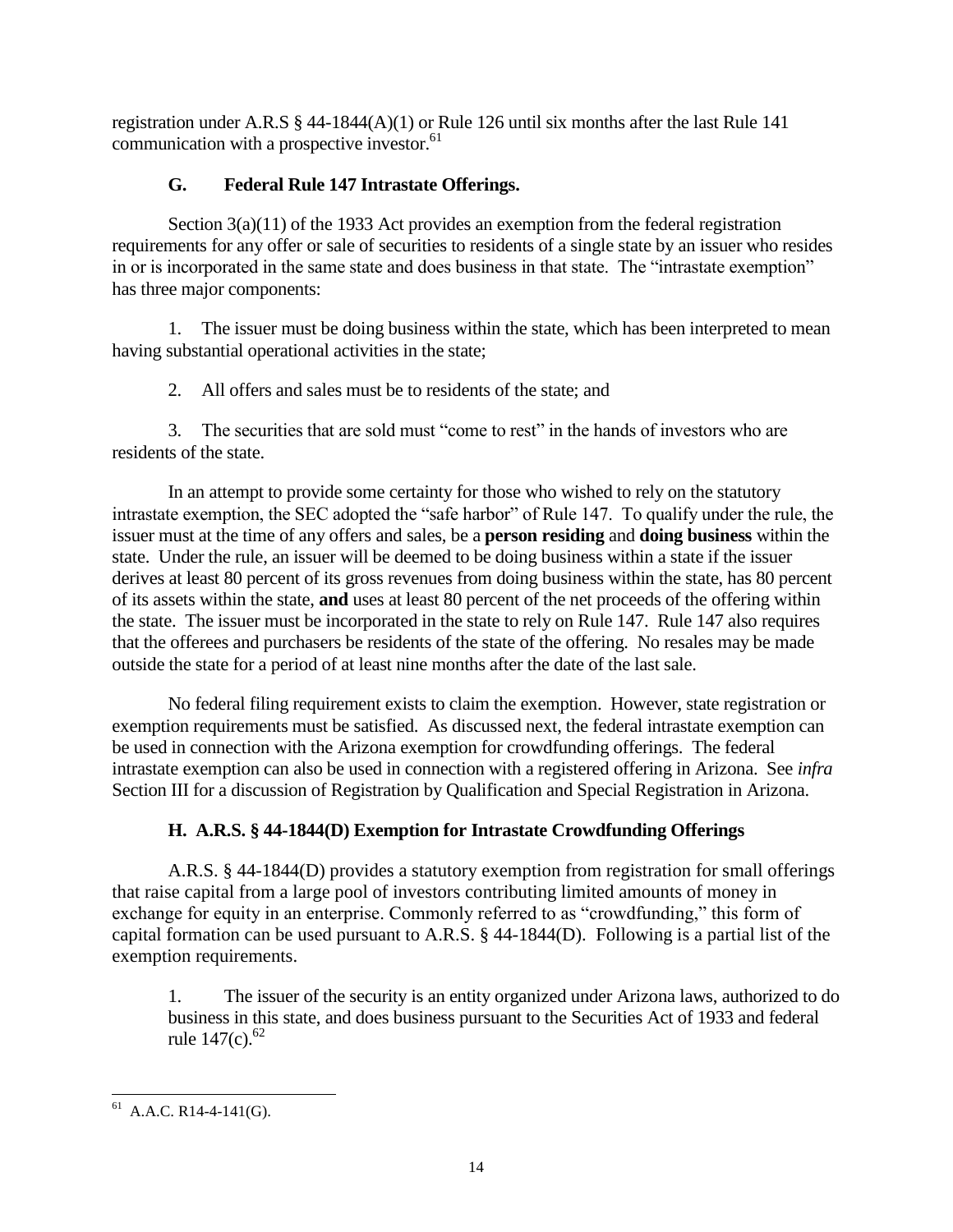2. The transaction meets the requirements of the federal exemption for intrastate offerings pursuant to Section 3(a)(11) of the Securities Act of 1933, and 17 CFR  $230.147(c).$ <sup>63</sup>

3. The aggregate offering price of the securities offered may not exceed \$1 million or \$2.5 million in a 12-month period, depending upon whether the issuer has undergone a financial audit in the most recently completed fiscal year and makes the opinion letter and applicable documentation available to the prospective purchasers and the Corporation Commission.<sup>64</sup>

4. All sales that are part of the same offering, made in reliance on the exemption, meet all the terms and conditions of the exemption. Offers and sales that are made more than six months before the start of an offering or are made more than six months after the completion of an offering may not be considered part of the offering if certain conditions are met.<sup>65</sup>

5. The issuer does not accept more than \$10,000 from any single purchaser, unless the purchaser is an accredited investor pursuant to the Securities Act of 1933, 17 CFR  $230.501^{66}$ 

6. The issuer submits to the Commission not less than ten days before commencement of an offering of securities (a) a notice filing on a form prescribed by the Commission, (b) a copy of the disclosure document to be provided to prospective purchasers, (c) a copy of the escrow agreement, and (d) any other documents or information as required by the Commission.<sup>67</sup>

7. All cash and other consideration paid for securities sold in relation to the exemption are deposited into a single escrow account maintained by a bank, credit union or other depository financial institution in this state that is authorized to do business in this state. <sup>68</sup>

8. Offers state a target offering amount and an offering deadline of not less than 21 days and not more than 1 year from the date the offer is made.<sup>69</sup>

9. The sum of all cash and other consideration received and held in escrow is not less than 80% of the target offering amount on the expiration of the offering deadline or the early closing of the offering.<sup>70</sup>

10. A purchaser is permitted to cancel the commitment to invest at a defined time if certain conditions are met.<sup>71</sup>

l

- $65$  A.R.S. § 44-1844(D)(4).
- $66$  A.R.S. § 44-1844(D)(5).
- $67$  A.R.S. § 44-1844(D)(6).
- $68$  A.R.S. § 44-1844(D)(7).
- $69$  A.R.S. § 44-1844(D)(8).

 $^{62}$  A.R.S. § 44-1844(D)(1).

 $63$  A.R.S. § 44-1844(D)(2).

 $64$  A.R.S. § 44-1844(D)(3).

 $^{70}$  A.R.S. § 44-1844(D)(9).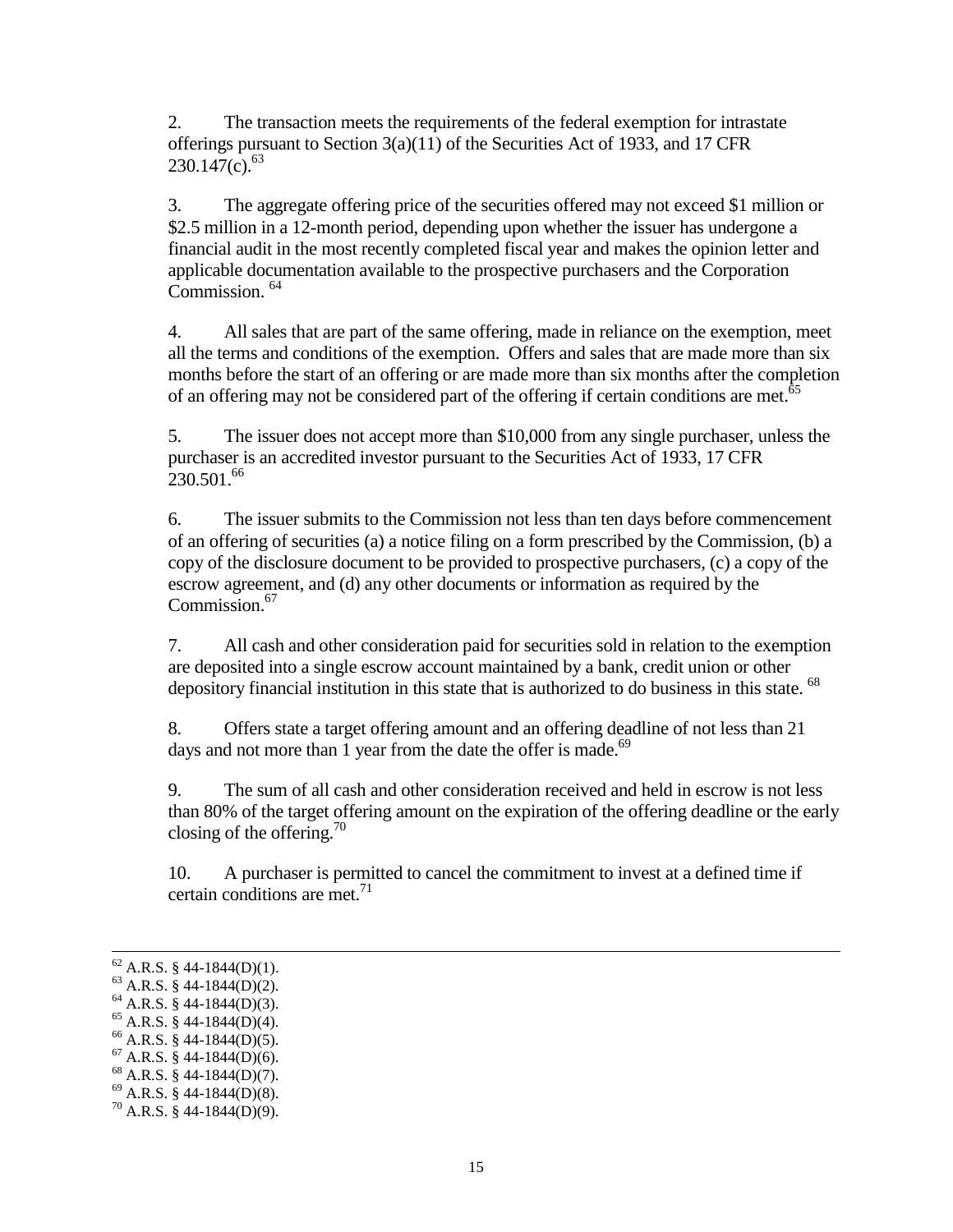11. If an issuer closes an offering before the offering deadline, the issuer delivers notice of the closing to each purchaser and posts the notice conspicuously on each internet website on which the offer was posted, at least 5 days before the early closing.  $^{72}$ 

12. Before or as a result of the offering, the issuer cannot be (a) an investment company as defined by the Investment Company Act of 1940, (b) an entity that would be an investment company but for an exemption, (c) a reporting company under the Securities and Exchange Act of 1934, or (d) a company that has not yet defined its business operations, does not have a business plan or a stated investment goal for the funds being raised, or plans to engage in a merger or acquisition with an unspecified business entity.<sup>73</sup>

13. The issuer informs prospective purchasers the securities have not been registered and are subject to resale restrictions.<sup>74</sup> The issuer displays a notice on the disclosure document regarding making an investment decision<sup>75</sup> and requires each purchaser to certify in writing their understanding and acknowledgment regarding the risks of investment.<sup>76</sup>

14. The issuer obtains evidence from each prospective purchaser indicting in-state residency and, if applicable, investor accreditation.<sup>7</sup>

15. The issuer provides a disclosure document to each prospective purchaser at the time the offer of securities is made containing information regarding the issuer and the offering. The exemption requires a number of specified disclosures as well as any other information that may be material to the offering.<sup>78</sup>

16. The exemption is not available if an issuer or person affiliated with the issuer or offering is subject to certain disqualifications.<sup>79</sup> The Commission may set aside a disqualification in certain circumstances.<sup>80</sup>

17. The sale is made exclusively through one or more internet websites that are operated by a dealer registered with the Division or by a person who does not receive compensation or remuneration directly or indirectly for the offer or sale of the security. Each issuer and website operator must comply with certain requirements for the offering or sale of securities on the website. $81$ 

18. The issuer makes and keeps all accounts, correspondence, memoranda, papers, books, and other records that the Commission prescribes by rule or order,<sup>82</sup> and the issuer

 $71$  A.R.S. § 44-1844(D)(10).

 $72$  A.R.S. § 44-1844(D)(11).

 $^{73}$  A.R.S. § 44-1844(D)(12).

 $74$  A.R.S. § 44-1844(D)(13).

<sup>75</sup> *Id.*

<sup>76</sup> A.R.S. § 44-1844(D)(14).

 $77$  A.R.S. § 44-1844(D)(15).

<sup>78</sup> A.R.S. § 44-1844(D)(16).

 $79$  A.R.S. § 44-1844(D)(17).  $^{80}$  A.R.S. § 44-1844 (D)(18).

 $^{81}$  A.R.S. § 44-1844(D)(19).

 $82$  A.R.S. § 44-1844(D)(20).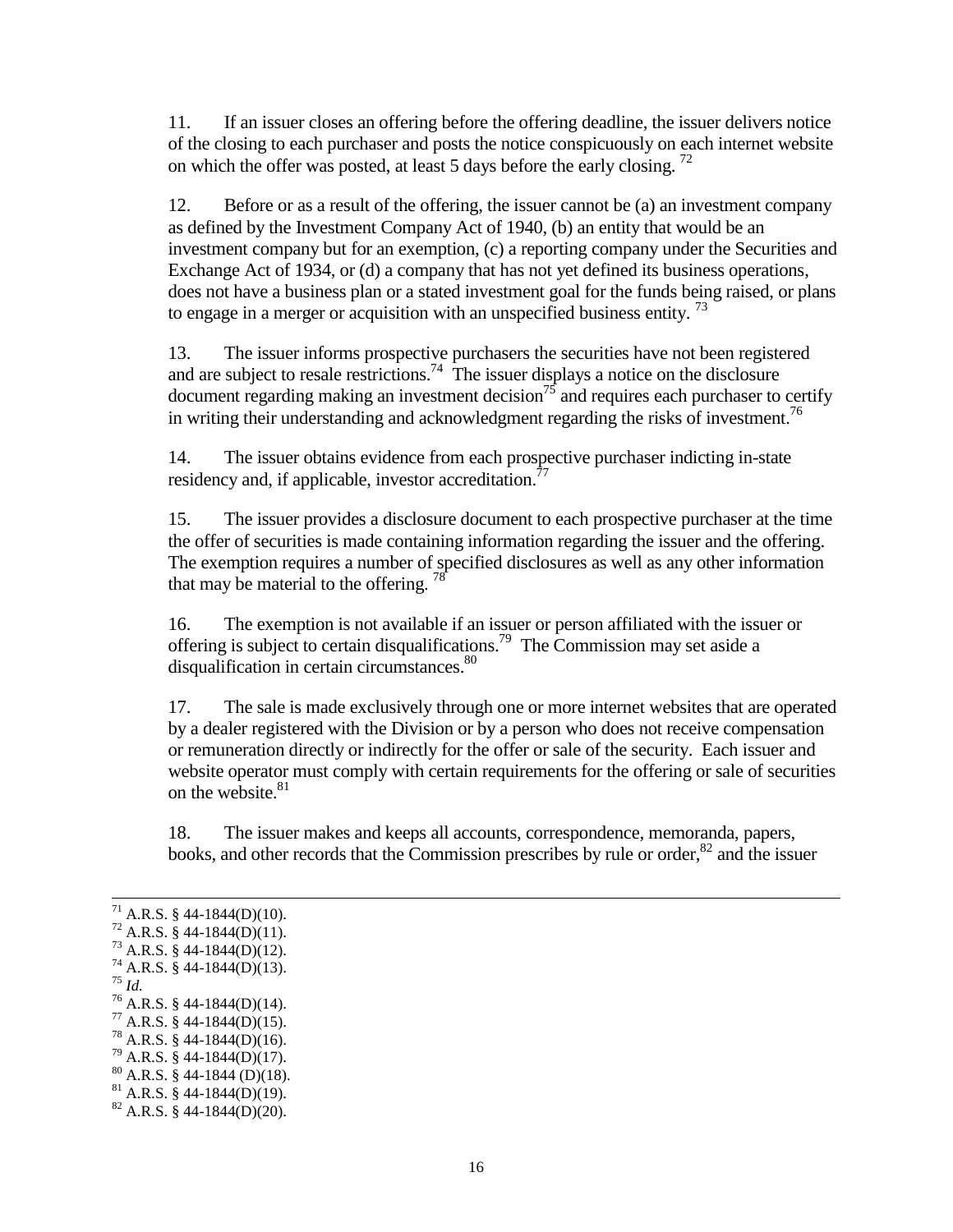provides a quarterly report to purchasers until no securities issued under the exemption are outstanding.<sup>83</sup>

#### **III. Registration.**

If an issuer cannot or elects not to meet the requirements to qualify for an exemption from registration for its offering of securities and is not making offers solely to solicit interest under the provisions of Rule 141, the issuer must register the offering prior to making any sales or offers for sale in Arizona. Some types of offerings may be exempt from federal registration, but still require registration in Arizona and other states in which offers or sales will be made. For instance, the 1933 Act provides an exemption from federal registration for intrastate offerings (Rule 147) and Regulation A of the 1933 Act provides an exemption for offerings up to \$50 million.<sup>84</sup> Absent any other exemption, these types of offerings are registered in Arizona.

The Arizona Securities Act provides for two primary methods of registration--qualification and description. The Arizona Securities Act does not provide for registration by coordination with SEC registration. Certain securities may be registered by qualification pursuant to modified requirements--those that qualify to be registered by definition, those that qualify to be registered by the Uniform Limited Offering Registration, those that qualify to be registered through Special Registration, and those that qualify to be registered by Coordinated Equity Review.

# **A. Regulation A Offerings ("Reg A+").**

Federal Regulation A allows sales up to \$50 million annually of securities in a manner similar to that of a registered offering. Securities sold pursuant to Regulation A are issued at the federal level pursuant to section 3(b)(2) of the 1933 Act, which gives the SEC authority to exempt up to \$50 million of an offering of securities from the registration requirements of the 1933 Act.

The treatment of offerings under Regulation A is bifurcated into two tiers: Tier 1, for securities offerings of up to \$20 million in a 12-month period; and Tier 2, for offerings of up to \$50 million in a 12-month period. The tiers retain many existing conditions regarding issuer eligibility, offering circular contents, "testing the waters" guidelines, and "bad actor" disqualifications. In Tier 2 offerings, investors must be "accredited investors," as defined in Rule 501(a) of Regulation D or face limitations on investment. Investors that are not accredited may only purchase securities in an amount no more than 10% of their annual income or net worth if they are natural persons, or may not invest more than 10% of the greater of annual revenue or net assets at fiscal year-end if a nonnatural person (such as a corporation). Tier 1 offerings do not have such investment restrictions.

State securities registration requirements differ for Tier 1 and Tier 2 offerings. Regulation A provides for the preemption of state securities registration requirements for securities offered or sold to "qualified purchasers" as described in the SEC's final rules for Regulation A. The SEC has defined these "qualified purchasers" as any person to whom securities are offered or sold in a Tier 2

 $83$  A.R.S. § 44-1844(D)(21).

<sup>&</sup>lt;sup>84</sup> Under Regulation A, offerings up to \$20 million conducted under Tier 1 may be subject to state securities registration requirements. State securities registration requirements are preempted for offerings up to \$50 million conducted under Tier 2.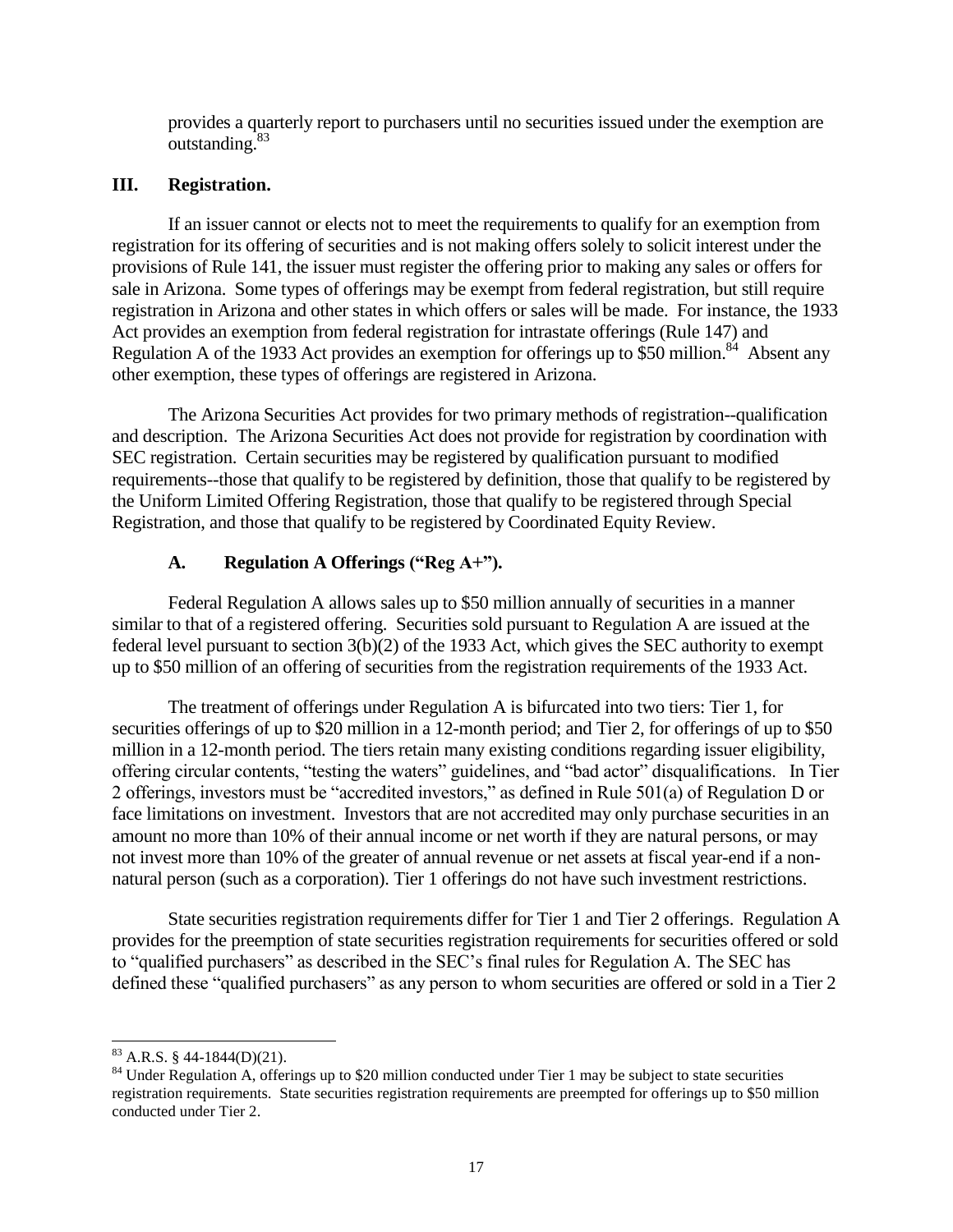offering. State securities registration requirements are not preempted for Tier 1 offerings. Tier 1 offerings must either register or find an exemption from registration.

In Arizona, a Regulation A offering is made under the statute providing for registration by qualification. Thus, audited financial statements are required. Special Registration may be available. See discussion below. "Testing the waters," or solicitations of interest, may be made in Arizona pursuant to the provisions of Rule 141, discussed above.

# **B. Registration by Qualification.**

Applications for registration of securities offerings are reviewed by two general methods. The SEC and some states review registration documents for disclosure issues only (disclosure review). Disclosure review means that the documents are reviewed to ensure that the issuer clearly and adequately discloses all material information. Some states, including Arizona, also give registration documents a merit review. Merit review requires that the offering not be "unfair or inequitable"<sup>85</sup> and requires, among other things, compliance with the statute and rules listed below. Issuers should review each of the following requirements (as well as the Arizona Securities Act in its entirety), paying particular heed to  $\S$  44-1894(A)(7) and A.A.C. R14-4-105, R14-4-106, and R14-4-107. If an issuer has a unique circumstance or mitigating facts that prevent full compliance with a statute or rule, the issuer should discuss its particular situation with the Division so that the statutes and rules may be imposed as appropriate to those facts and circumstances.

1. Section 44-1894(A)(7) (use of proceeds). This statute requires that the issuer explain in the offering document the specific uses to which the offering proceeds will be applied and the approximate amount to be devoted to each use. Generally, no more than 10 to 15 percent of the net offering proceeds should be allocated to working capital or general corporate purposes. Additionally, no more than 5 percent of the offering proceeds should be allocated for payment to a promoter or affiliate for any purpose. If the issuer wishes to reserve the right to reallocate the offering proceeds, it should explain the circumstances under which it would reallocate the proceeds and the categories among which the proceeds may be reallocated. If the issuer is allocating a portion of the proceeds to use for the acquisition of additional unidentified businesses, it should explain the explicit criteria it will review in selecting an acquisition target. In the event an issuer is in a unique position that prevents full compliance with the statute, the issuer should explain to the Division the issuer's position, why the position is unique, and why the issuer cannot fully comply with the statute.

2. R14-4-103 (advertising and sales literature). Any advertising, communication, prospectus, or sales literature must be filed with the Division at least three days prior to its proposed use.

3. R14-4-105 (promotional securities). This rule applies to corporations that have no or thin public markets for their shares and have no significant earnings. Securities held by promoters of these corporations in excess of 15 percent of the total securities to be outstanding at the completion of the proposed offering that have been issued for less than the following consideration must be subject to a restrictive sales agreement for a period of up to three years: if issued within one year prior to the public offering, 85 percent of the proposed public offering price; if issued

l See A.R.S. § 44-1921 providing for denial of registration.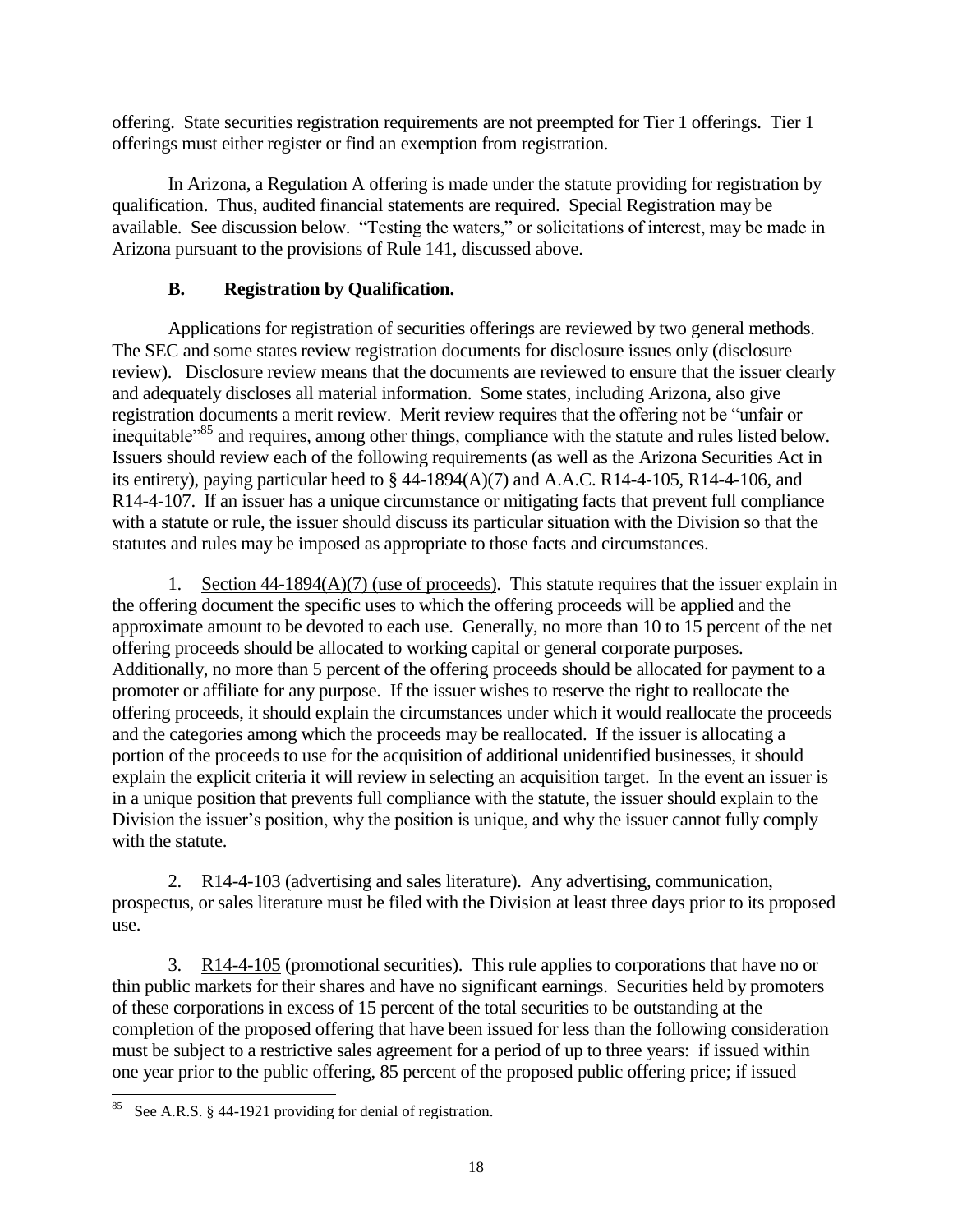within two years but not less than one year prior, 75 percent; if issued within three years but not less than two years prior, 65 percent.

4. R14-4-106 (options, warrants, and rights to purchase). Rule 106 requires the justification of all grants of options, warrants, and rights to purchase. "Grants" include all the securities that the company has **authorized** for issuance to officers, directors, and other employees, whether or not issued or vested at the time of the offering. The grant of these securities that qualify as incentive securities in accordance with section 422 of the Internal Revenue Code of 1986 is considered justified. All nonqualified securities must conform to the requirements of Rule  $106(B)(1)$  through (5) to be deemed justified.

5. R14-4-107 (promoter's equity). The organizers and promoters of a company must have paid or contributed capital to the corporation in cash or other **tangibles** an amount equal to the following percentages of the total proposed public offering: 10 percent of the first \$200,000, 5 percent of the second \$200,000, and 1 percent of the balance. For example, the organizers and promoters must have contributed capital to the corporation in cash or other tangibles in the total amount of \$76,000 in order to raise \$5 million from the public.

6. R14-4-108 (sales commission and expenses). Generally, the issuer is deemed to have complied with sales commission and expenses requirements if an offering meets the requirements of the Financial Industry Regulatory Authority ("FINRA") with respect to the payment of sales commissions and expenses.

7. R14-4-110 (installment sales). Marginal sales of securities are permitted on an installment basis with approximately 50 percent paid at the time of subscription and the balance payable within ten months.

8. R14-4-111 (commissions to officers and directors). An issuer selling its own securities may not pay a commission or sales fee to its officers, directors, or promoters for the sale of such securities unless they receive no other salary or remuneration from the issuer and do not sell securities in more than one issue at the same time.

9. R14-4-112 (impoundment of funds). Funds held as a condition to registration shall be deposited with an entity prescribed in Rule 112.

10. R14-4-113 (impound dates). Ordinarily, an issuer may only attempt for a maximum of one year to raise the minimum funds necessary to finance its proposed enterprise.

11. R14-4-116 (statements of policy). Securities or transactions that fall within the enumerated North American Securities Administrators Association ("NASAA") statements of policy must meet the requirements contained in those statements.

12. R14-4-117 (requirements for debt). An issuer offering debt instruments must demonstrate its ability to service its debt obligations as they become due. Such demonstration must include components outlined in Rule 117.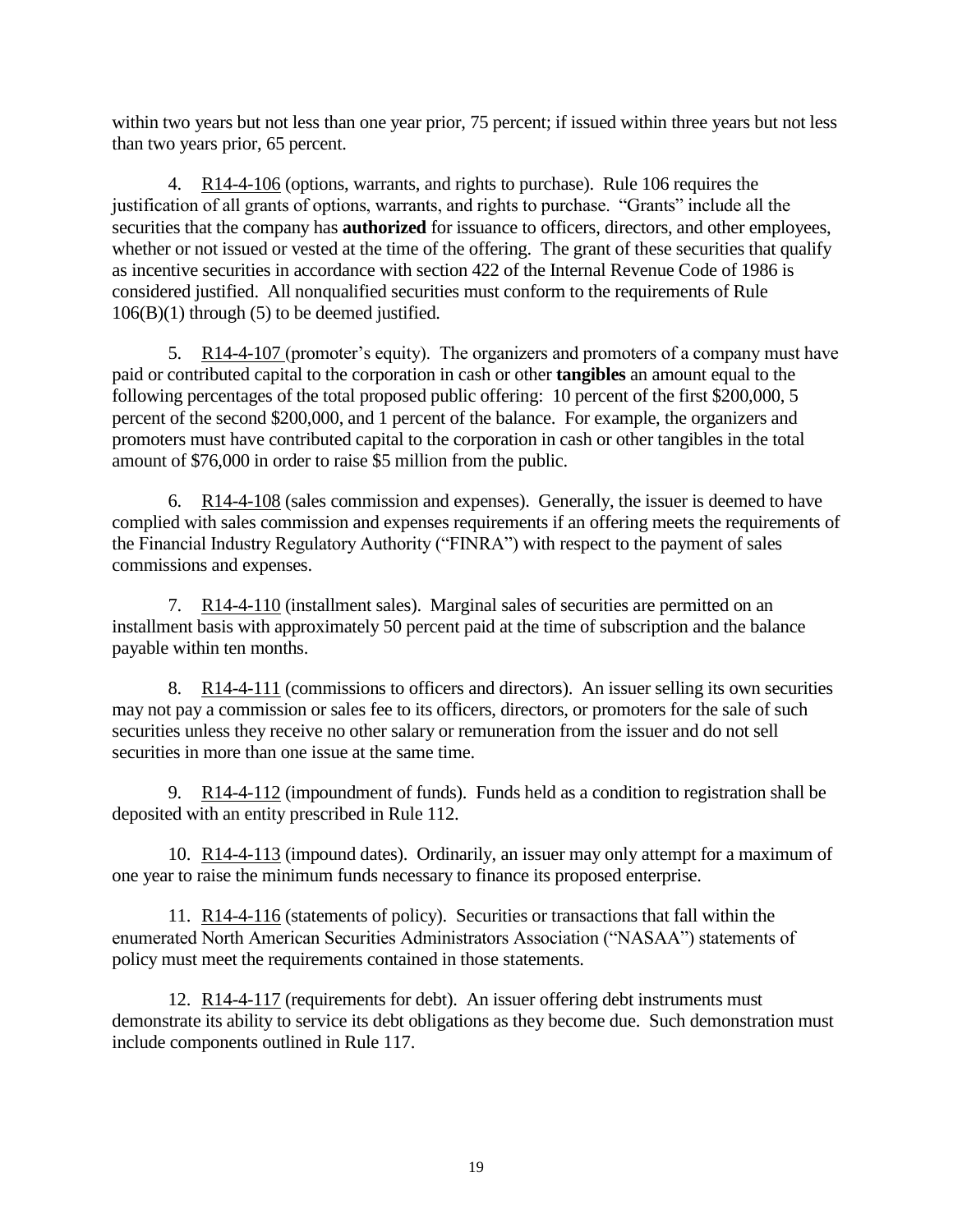13. R14-4-118 (statement required in prospectuses). Rule 118 requires a cover legend essentially stating that the Division has not approved the offered securities. Additionally, Rule 118 requires a cover legend in six specified instances that states that the securities are speculative.

14. R14-4-119 (requirements for preferred stock). The Commission may deny registration of preferred stock if the issuer's previous adjusted net earnings would not have been sufficient to pay the issuer's fixed charges and the dividends and any redemption requirements, if applicable, of the preferred stock being offered.

15. R14-4-120 (financial statements). Rule 120 prescribes the requirements for audited financial statements. Additionally, the rule requires that an issuer file a consent from any accountant or other professional expert who has prepared or audited any report or opinion for use in connection with the application for registration or an exemption from registration.

In addition to the foregoing requirements, the application for registration, prospectus, financial statements, and any exhibit or amendment thereto must be complete, accurate, and sufficient for a true appraisal of the securities.<sup>86</sup>

In determining whether to register a public offering to raise capital, an issuer should consider, among other factors, the stage of development of the company. Offerings of securities to raise capital in order to initially establish a company may be more appropriately offered to venture capitalists, as a private offering to sophisticated investors, or as a Rule 140 offering to accredited investors. Offerings that place the expense and risk of establishing a company on the general public without commensurate investment and risk on the part of the promoters likely are "unfair and inequitable" to the investing public and may have difficulty complying with the above-referenced rules.

The Corporation Commission may, after a hearing or notice and opportunity for hearing as provided by article 11 of the Arizona Securities Act, enter an order denying registration of an offering on any of the following grounds:<sup>87</sup>

1. The application for registration or documents filed therewith are incomplete, inaccurate, or misleading, or the information contained therein is insufficient for a true appraisal of the securities.

2. The issuer or any dealer or salesman designated to engage in the sale of the securities has violated any provision of the Arizona Securities Act.

3. The sale of the securities works or would tend to work a fraud or deceit upon the purchasers or is or would be unfair or inequitable to the purchasers.

4. The issuer is insolvent, or is in an unsound financial condition.

 $\overline{a}$  $^{86}$  A.R.S. § 44-1921(1).

 $87$  A.R.S.  $\frac{8}{9}$  44-1921.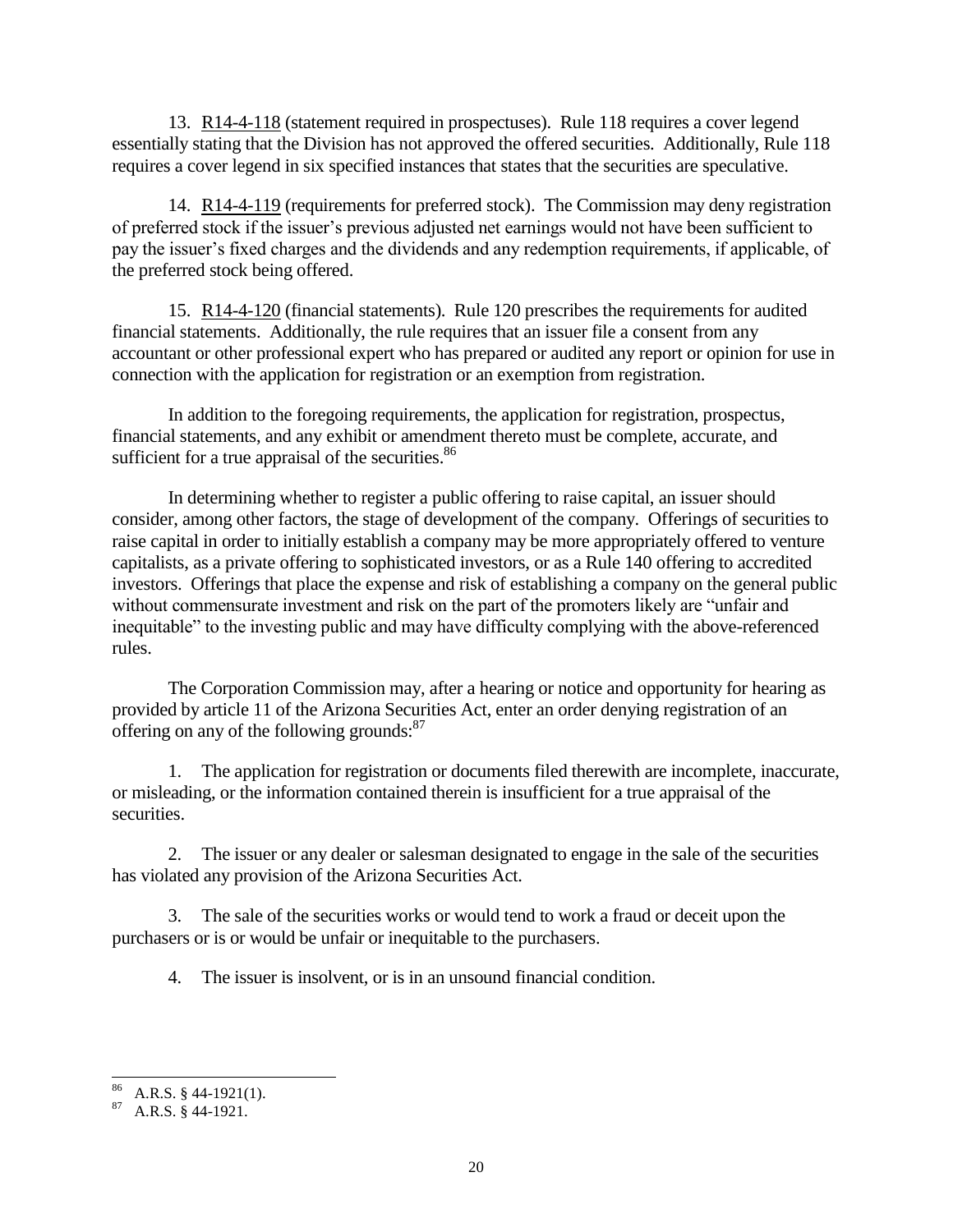5. The issuer has refused to permit the Corporation Commission to examine its affairs or to furnish information required by the Arizona Securities Act or any rule or order of the Corporation Commission.

6. The issuer or any officer, director, trustee, partner, or other fiduciary or controlling person of the issuer or person controlled by or in common control with the issuer has been convicted within the last five years of a felony or misdemeanor involving a transaction in securities or of which fraud is an essential element or is subject to an order, judgment, or decree entered within the past three years enjoining or restraining the person from engaging in or continuing any conduct or practice in connection with the sale or purchase of securities.<sup>8</sup>

Registration by qualification<sup>89</sup> requires the filing of the following documents and a nonrefundable filing fee:<sup>90</sup>

1. Form U-1 - Uniform Application for Registration of Securities<sup>91</sup> with attachments that include the issuer's organizational documents; the underwriting agreement, if any; the indenture, if any; opinion of counsel as to the validity of issuance of the securities and consent;  $^{92}$  and a specimen certificate of the security to be registered.

2. If the issuer is not domiciled in and organized under the laws of Arizona, Form U-2 - Uniform Consent to Service of Process:<sup>93</sup>

- 3. Form U-2A Uniform Corporate Resolution;  $94$  and
- 4. Prospectus containing the information set forth in A.R.S. § 44-1894.<sup>95</sup>

If the securities are being registered under the 1933 Act, the Director may allow an issuer to file the same prospectus with the Division as that filed with the SEC.<sup>96</sup> Generally, an issuer will file with the Division the registration statement that has been filed with the SEC.<sup>97</sup>

After the appropriate documents and fee have been filed with the Division, the file is assigned to an examiner for review.<sup>98</sup> The examiner may issue a comment letter to the issuer asking for additional information or explanation regarding the offering. The issuer needs to reply to the comment letter. The most common impediment to expeditious registration of an offering is an

 $\overline{a}$  $88$  The "bad boy" provision applicable to offerings applying for registration by qualification.

<sup>89</sup> A.R.S. §§ 44-1891 through 44-1898.

<sup>&</sup>lt;sup>90</sup> A.R.S. § 44-1892(3). The registration fee is one-tenth of 1 percent of the aggregate offering price of the securities to be sold in Arizona, but the fee shall not be less than \$200 nor more than \$2,000.

A.R.S. § 44-1892(1). See also A.R.S. § 44-1893.

<sup>&</sup>lt;sup>92</sup> A.R.S. § 44-1893(B). See also A.A.C. R14-4-120(D), which requires the filing of a consent from the professional that the opinion or report may be used in connection with the filing.

 $^{63}$  A.R.S. § 44-1892(4). See also A.R.S. § 44-1862.

 $^{94}$  A.R.S. § 44-1893(D).

<sup>&</sup>lt;sup>95</sup> See A.R.S. §§ 44-1894(A)(9) and (10), 44-1895, and A.A.C. R14-4-120 regarding financial statements.

<sup>96</sup> A.R.S. § 44-1896.

 $97$  The Director shall determine that the nature and scope of the information disclosed is substantially equivalent in informative value to that prescribed under § 44-1894. A.R.S. § 44-1896(B).

 $^{98}$  A.R.S. § 44-1898.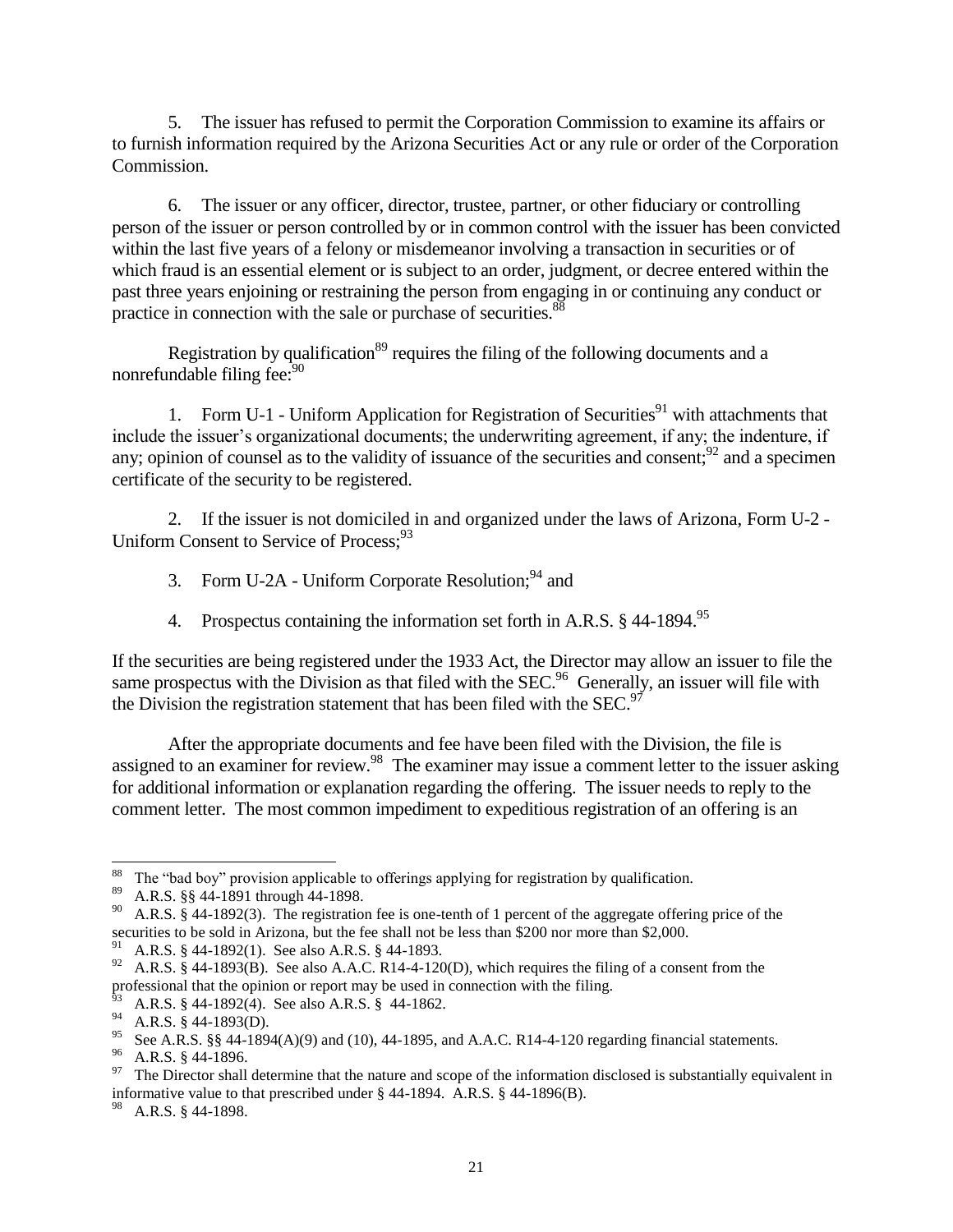issuer's failure to provide a prompt and adequate response to the comment letter. The Division encourages issuers to discuss a comment letter with the reviewing examiner.

**Every** offering registered in Arizona must be sold by a dealer registered in Arizona. This requirement may be satisfied by one of two means. An offering may be sold by a dealer registered with the FINRA and Arizona. If this method of distribution is to be utilized, the offering document **must** be filed with the FINRA for review. The filing should be made simultaneously with the filing of the registration statement with the SEC or, in the event no filing is made with the SEC, with the filing of the application for registration in Arizona.

Alternatively, the issuing company may register with the Division as a dealer in its own issue.<sup>99</sup> Under this type of registration, the issuer becomes the dealer for the purpose of selling this one particular offering. The individuals selling the securities are either company employees or individuals hired by the company to sell the securities. The Division charges a fee $100$  for issuerdealer registration and the individuals selling the securities may be subject to registration and testing requirements. For additional information on issuer-dealer registration, please contact the Division and request an issuer-dealer registration information package or review the information on the Division's [web site.](http://www.azcc.gov/divisions/securities/licensing_and_registration/reg-dealer.asp)

## **1. Registration by Definition.**

An issuer that meets specific criteria, as set forth in A.R.S. § 44-1901, may take advantage of the "fast-track" registration by qualification process. Registration under § 44-1901 becomes effective the latter of:

1. Twenty business days after filing the documents, except that if an application is filed with the Division more than ten days after the initial registration statement is filed with the SEC, this period is extended by the number of days between ten days after the filing of the initial registration statement with the SEC and the filing of an application with the Division;

2. In the case of an offering of limited partnership interests, ten business days after filing any amendment containing such material changes to the registration statement that recirculation of the prospectus would be required if a preliminary prospectus was circulated;

- 3. Concurrently with effectiveness of the registration statement under the 1933 Act; or
- 4. A later date as the issuer requests.<sup>101</sup>

To qualify to use the fast-track registration procedure, the offering must be a firmcommitment underwriting by a dealer that is a member of FINRA, registered in Arizona, and not an affiliate of the issuer; if the offering is of shares, or units consisting of shares and rights to purchase, the initial offering price of the shares must not be less than \$5 and the exercise or conversion price for any rights to purchase shares not less than \$5; the total amount of securities offered and sold must not be less than \$3 million; the issuer must provide certain undertakings required by statute;

 99 See A.R.S. § 44-1801(9)(b)

 $^{100}$  A.R.S. § 44-1861(B).

 $101$  A.R.S. § 44-1901(K).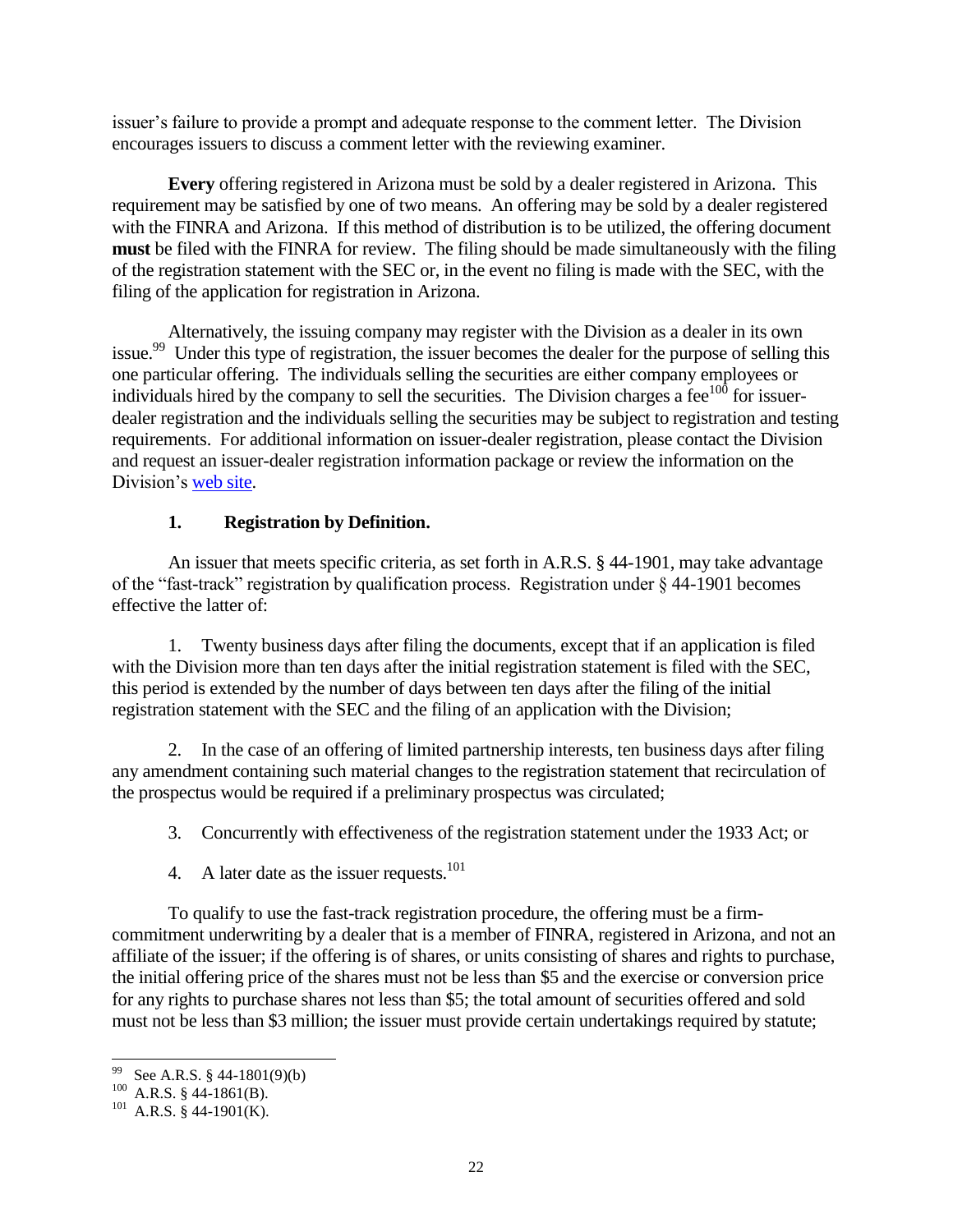and the issuer's most recent audit report cannot express reservations about its ability to continue as a going concern or show both negative shareholders' equity and negative working capital.<sup>102</sup> Fasttrack registration is not available if the issuer or any of its predecessors, affiliates, directors, officers, general partners, or beneficial owners of 10 percent or more of any of its equity securities, or the managing underwriter of the securities has violated the "bad boy" provisions found in § 44- 1901(G).

If qualified to register under  $\S$  44-1901, an issuer files with the Division the same documents and nonrefundable filing fee as required for general qualification registration, one copy of the prospectus on file with the SEC in its most recent form, one copy of all amendments or supplements to the prospectus, and a final prospectus.<sup>103</sup> The front cover or a sticker attached to the front cover or the inside front cover of the prospectus must contain the legend prescribed in § 44-1901(F). Dealer and salesperson registration requirements are the same as for general qualification registration.

# **2. Uniform Limited Offering Registration ("ULOR") Offerings.**

Recognizing the need for a less expensive registration avenue for small offerings, § 44-1902 of the Arizona Securities Act provides that offerings not exceeding \$5 million<sup>104</sup> in any 12-month period may be registered under the Arizona Securities Act's uniform limited offering registration pursuant to a modified registration by qualification process.<sup>105</sup> Arizona participates with ten other states to provide issuers with a coordinated review process for  $ULOR<sup>106</sup>$  offerings for concurrent registration in two or more of the participating states.<sup>107</sup> Issuers engaging in these types of offerings generally rely upon Regulation D, Rule 504, on the federal level. In order to register securities under § 44-1902, an issuer must satisfy the following criteria:

1. The offering may not be a blind pool offering. A blind pool offering is defined under A.R.S. § 44-1801(1) as an offering in which either the offering materials do not describe specific operational plans, or 80 percent or more of the net offering proceeds are not specifically allocated for the purchase, construction, or development of identified property or products, for the payment of indebtedness or overhead expenses, or for other activities set forth in the issuer's business plan.

 $\overline{a}$ <sup>102</sup> A.R.S. § 44-1901(B). See also § 44-1901(D); the Division may prescribe greater income and net worth requirements.

 $^{103}$  A.R.S. § 44-1901(E).

<sup>104</sup> The aggregate offering price for an offering of securities under Rule 504 is limited to \$1 million less the aggregate offering price for all securities sold within a 12-month period in reliance on any federal exemption adopted pursuant to section 3(b) or in violation of section 5(a) of the Securities Act of 1933.

A.R.S. § 44-1902 and A.A.C. R14-4-134.

<sup>&</sup>lt;sup>106</sup> Also known as SCOR or ULEO in some states.

<sup>107</sup> Arizona, Alaska, Colorado, Idaho, Montana, Nevada, New Mexico, Oregon, Utah, Washington and Wyoming participate in the Western Regional Review program that provides coordinated review for small corporate offering registration or uniform limited offering registration and Regulation A offerings. California participates in the program for Regulation A offerings. To register an offering in more than one of the participating states, an issuer may simultaneously submit its application for registration to the states in which it wishes to register along with a Western Regional Review Application Form requesting regional review. The states will coordinate their comments with a lead state (the state in which the corporation is located) and the lead state will comment to and work with the issuer. Registration will occur in all of the applied to states when the application is cleared by the lead state. For more information, please contact the Division.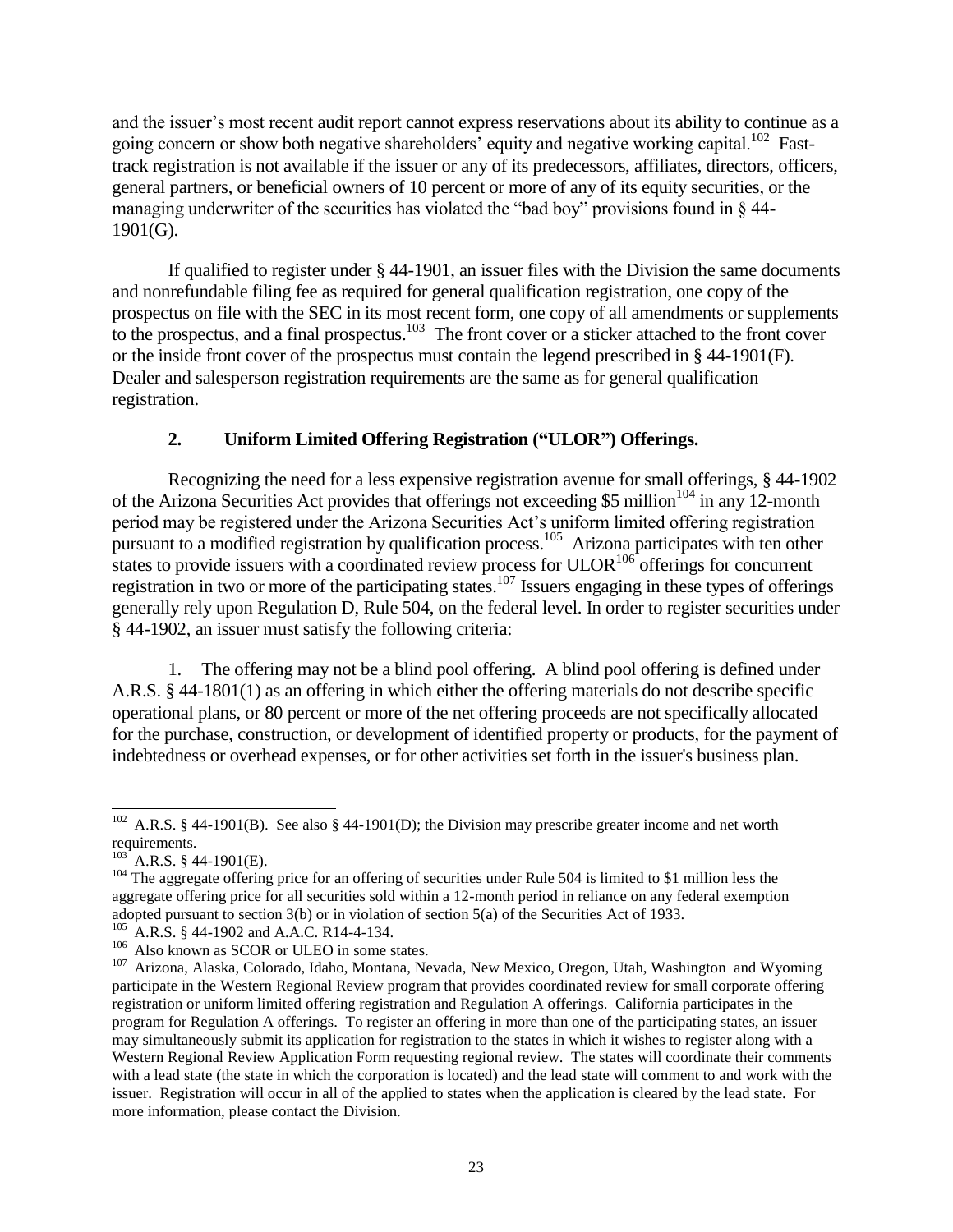2. The issuer must not be an investment company subject to the Investment Company Act of 1940.

3. The issuer must not be subject to the reporting requirements of section 13 or 15(d) of the 1934 Act.

4. The issuer of debt offerings must demonstrate ability to service the debt on the basis of historical financial information. The ability to meet the requirements of federal Regulation S-K, Item 503(d) will be deemed to be a sufficient demonstration of ability to service debt. The Division will require an issuer of preferred stock to make the same demonstration regarding the ability to pay the preference.

5. The issuer must pay a nonrefundable fee of  $$250.<sup>108</sup>$ 

A.A.C. R14-4-134 provides that an issuer that files an application to register securities by qualification under A.R.S. § 44-1902 shall file a disclosure document on Form U-7 with the required exhibits and other required documents set forth in the instructions for use of Form U-7.<sup>109</sup> Form U-7 is a question and answer form that may reduce legal expenses because the typical issuer should be able to prepare a first draft for review by counsel. Alternatively, the Division will allow the use of a more traditional disclosure document, provided that it provides disclosure of all of the material information required by Form U-7. The documents required to be filed with the Division include:

1. Financial Statements. An issuer seeking to raise over \$500,000 in a ULOR offering is required to submit audited financial statements. If the issuer is selling up to \$500,000 in securities, then reviewed financial statements are acceptable. The issuer must provide an audited (or reviewed, if applicable) balance sheet as of the end of the most recent fiscal year. If the company has been in existence less than one fiscal year, then a balance sheet as of the date within 135 days of the date of filing the registration statement is required. If the first effective date of state registration is within 45 days after the company's fiscal year-end, and financial statements for the most recent fiscal yearend are not available, the balance sheet may be as of the end of the preceding fiscal year and an unaudited balance sheet as of an interim date at least as current as the end of the company's third fiscal quarter of the most recently completed fiscal year must be provided. Also, the issuer must provide audited statements of income and cash flows and statements of changes in stockholders' equity for the last fiscal year preceding the date of the most recent balance sheet or such shorter period as the company has been in existence. In addition, the issuer must provide statements of income and cash flows for any interim period between the latest audited balance sheet and interim balance sheet provided. $110$ 

- 2. Form of selling agency agreement.
- 3. Company's articles of incorporation and all amendments thereto.
- 4. Company's by-laws as amended to date.

l <sup>108</sup> A.R.S. § 44-1902(B)(7) and § 44-1861(M).

 $109$  Form U-7 and instructions thereto may be obtained by request from the Division.

 $110$  A.A.C. R14-4-134(E).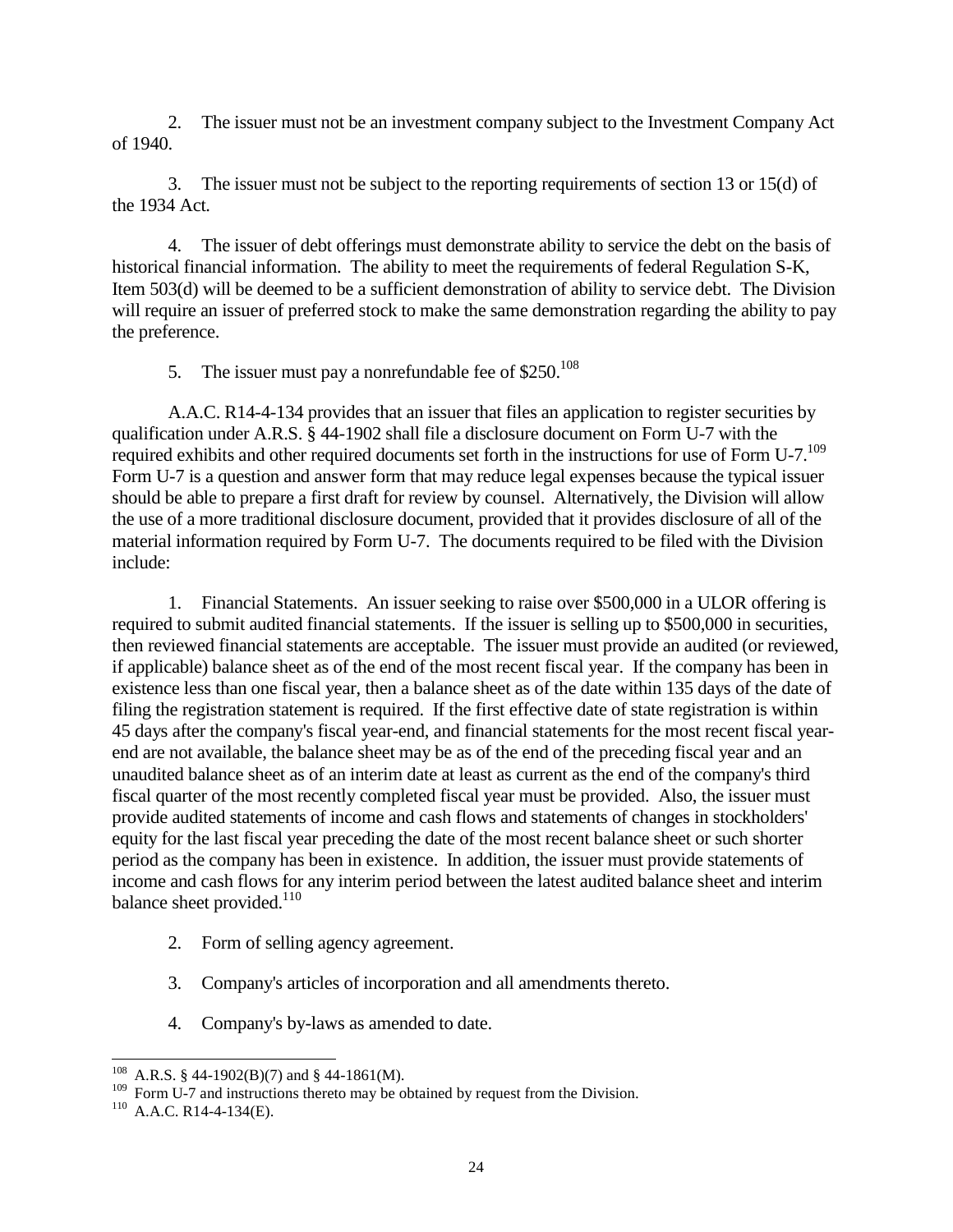5. Copy of any resolutions by directors setting forth terms and provisions of capital stock to be issued.

6. Any indenture, form of note, or other contractual provision containing terms of notes or other debt, or of options, warrants, or rights to be offered.

7. Form of escrow agreement for escrow of proceeds.

8. Consent to inclusion in the Form U-7 (or other offering document) of the accountant's report.

9. Consent to inclusion in the Form U-7 (or other offering document) of the tax advisor's opinion or description of tax consequences, if applicable.

10. Consent to inclusion in the Form U-7 (or other offering document) of any evaluation of litigation or administrative action by counsel, if applicable.

11. Form of any subscription agreement to be used in connection with the distribution of the securities.

12. Schedule of residence street addresses of officers, directors, and principal stockholders.

13. Work sheets showing computations of responses to questions 6, 7(a), 8(a), 8(b), and 17(b) of Form U-7.

14. Opinion of counsel that the securities to be sold in the offering have been duly authorized and when issued upon payment of the offering price will be legally and validly issued, fully paid and nonassessable, and binding on the Company in accordance with their terms.

15. A copy of the Form D filed with the SEC.

16. Additionally the issuer must file the following Uniform Forms with the Division:

a. Form U-1, Uniform Application to Register Securities;

b. If the issuer is not domiciled in and organized under the laws of Arizona, Form U-2, Uniform Consent to Service of Process; and

c. Form U-2A, Uniform Corporate Resolution.

The Division applies a "modified" merit review approach to ULOR offerings. The following rules relating to registration of securities apply to a ULOR offering: $^{111}$ 

1. R14-4-103 (advertising and sales literature). All advertising and sales materials must be cleared by the Division prior to use. All advertising must be filed with the Division at least three business days prior to the date of its intended use.

l  $111$  See A.A.C. R14-4-134(I).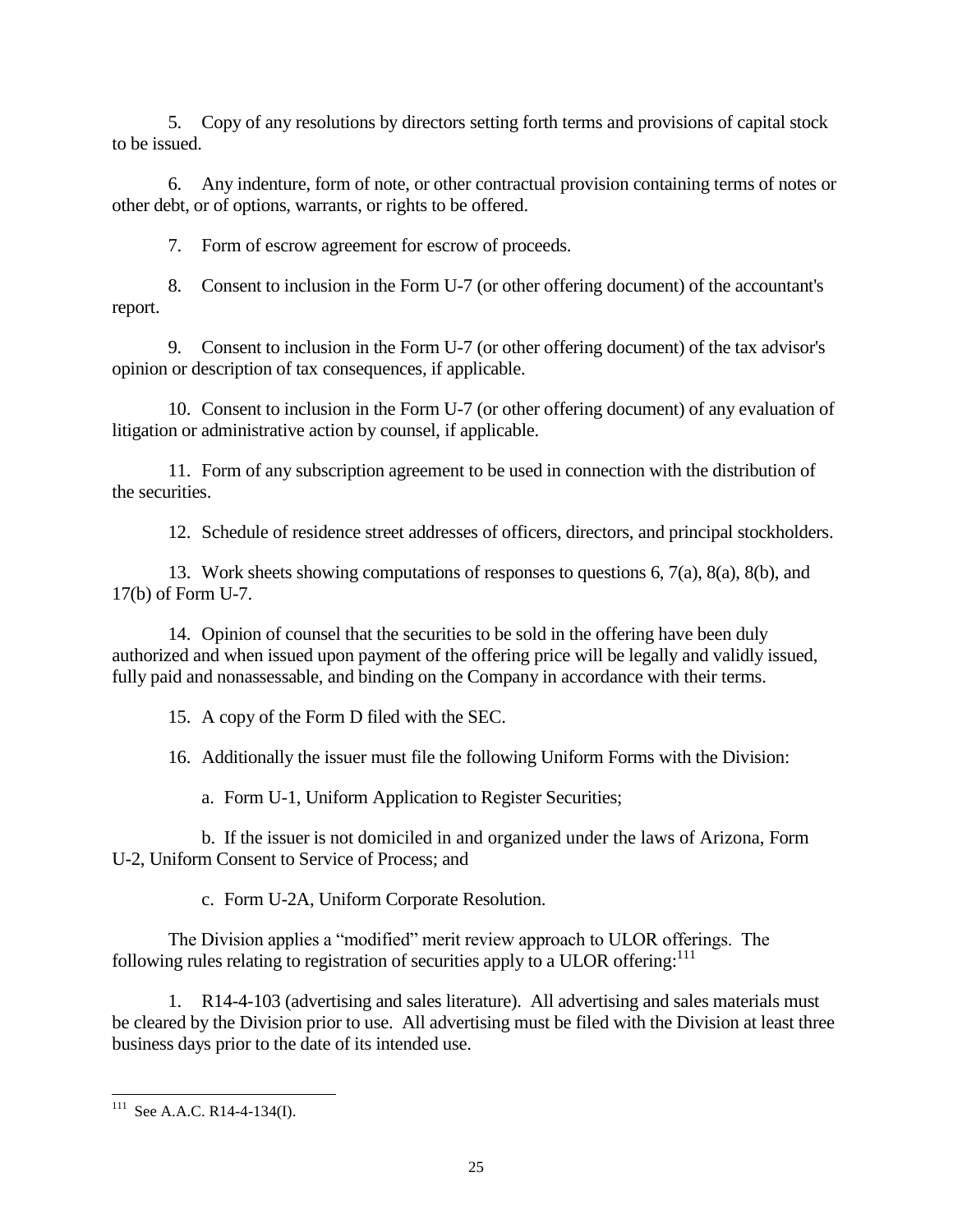2. R14-4-105 (promotional securities). "60%" shall be substituted for "15%" in subsection C of Rule 105.

3. R14-4-106 (options, warrants, and rights to purchase).

4. R14-4-107 (promoter's equity).

5. R14-4-108 (sales commission and expenses). In Rule 108, subsection 5, "20%" shall be substituted for "15%."

6. R14-4-110 (installment sales).

7. R14-4-111 (commissions to officers and directors).

8. R14-4-112 (impoundment of funds) and R14-4-113 (impound dates).

9. R14-4-117 (debt offerings).

10. R14-4-118 (statement required on prospectus cover).

11. R14-4-119 (preferred stock).

 $\overline{a}$ 

As explained above in section III.A, **every** offering registered in Arizona (including ULOR offerings) must be sold by a dealer registered in Arizona. If a ULOR offering is sold by an issuerdealer, sales of securities must be accompanied by an Investor Awareness Bulletin. For further information, please request a ULOR issuer-dealer registration package from the Division or review the Division's web site.

After the appropriate documents and fee have been filed with the Division, the file will be assigned to an examiner for review. The examiner may issue a comment letter to the issuer asking for additional information or explanation regarding the offering. The issuer will then need to reply to the comment letter. The most common impediments to expeditious registration of ULOR offerings are the issuer's failure to thoroughly read the requirements set forth in § 44-1902, A.A.C. R14-4-134, and the instructions to Form U-7 and the issuer's failure to provide a prompt and adequate response to the comment letter. The Division encourages issuers to discuss the comment letter with the reviewing examiner.

After effectiveness of registration has been granted by the Division,  $112$  the issuer must provide the following reports to the Division (failure to provide the following reports is deemed to be a violation of the issuer's registration that may result in revocation of the issuer's registration):

- 1. Within ten days following every 90-day period and on completion of the offering:
	- a. a report stating the number of purchases and the dollar amount of securities sold; and

<sup>&</sup>lt;sup>112</sup> The Corporation Commission has authority to deny the registration pursuant to  $\S$  44-1921 as discussed in III.A herein.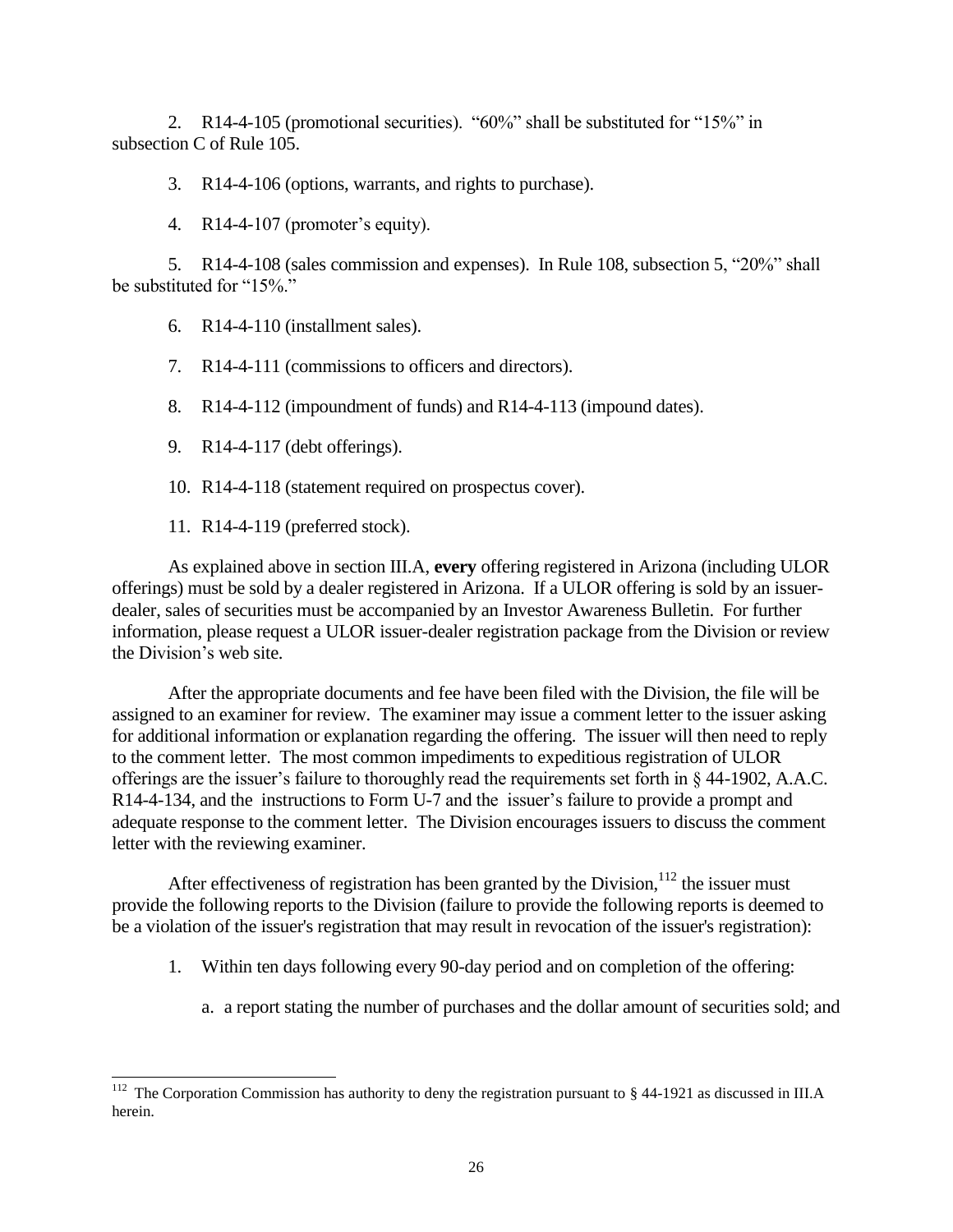b. a statement to the effect that no changes in or amendments to the Form U-7 or sales and advertising materials provided to the Division have been made, other than those filed with and cleared by the Division.

2. Within ten days after every six-month period following the effective date of registration and at such time as the proceeds have been completely used, a report stating in reasonable detail the application of the proceeds.

3. As long as any securities sold in the offering are outstanding, any reports required by the Form U-7 or under the 1934 Act to be furnished to investors, unless there are ten or fewer shareholders and all of such shareholders consent in writing to the cessation of such reporting.

4. Any other reports, brochures, letters, or such similar documents furnished, through any medium, to investors or such other materials as the Division may determine.

#### **3. Special Registration.**

A.A.C. R14-4-144 provides that issuers engaging in Rule 504, intrastate, and Regulation A offerings and small business issuers under the 1933 Act<sup>113</sup> may apply for a special registration in Arizona. Such issuers apply for registration under Article 7 of the Arizona Securities Act and, additionally, apply to use the suitability standards set forth in Rule 144 in lieu of the conditions and standards prescribed under A.R.S. §§ 44-1876, 44-1877, 44-1878, and 44-1921(1), (3), and (4), and the rules under those sections.<sup>114</sup> "Bad boys" under the provisions of A.R.S. § 44-1901(G)(1) through  $(6)$  may not use special registration.<sup>115</sup>

Rule 144 provides that suitability standards are imposed on the purchasers of an offering instead of imposing certain merit standards on the offering. The dealer, or the issuer if it is engaging in the sale of its securities, must have a reasonable belief that the purchasers meet the suitability standards<sup>116</sup> and the issuer must include a conspicuous legend on all offering documents

 $113$  Under 17 CFR 228.10, the integrated disclosure system for small business issuers, a small business issuer is defined as follows:

<sup>(1)</sup> Definition of small business issuer. A small business issuer is defined as a company that meets all of the following criteria:

<sup>(</sup>i) has revenues of less than \$25,000,000;

<sup>(</sup>ii) is a U.S. or Canadian issuer;

<sup>(</sup>iii) is not an investment company and is not an asset-backed issuer (as defined in § 229.1101 of this chapter); and

<sup>(</sup>iv) if a majority owned subsidiary, the parent corporation is also a small business issuer.

Provided however, that an entity is not a small business issuer if it has a public float (the aggregate market value of the issuer's outstanding voting and non-voting common equity held by non-affiliates) of \$25,000,000 or more. Note: The public float of a reporting company shall be computed by use of the price at which the stock was last sold, or the average of the bid and asked prices of such stock, on a date within 60 days prior to the end of its most recent fiscal year. The public float of a company filing an initial registration statement under the Exchange Act shall be determined as of a date within 60 days of the date the registration statement is filed. In the case of an initial public offering of securities, public float shall be computed on the basis of the number of shares outstanding prior to the offering and the estimated public offering price of the securities.

<sup>114</sup> A.A.C. R14-4-144(A). The subject rules are Rules 105, 106, 107, 108, 110, 111, 116, 117, 118, and 119.  $115$  A.A.C. R14-4-144(E).

<sup>&</sup>lt;sup>116</sup> A.A.C. R14-4-144(B).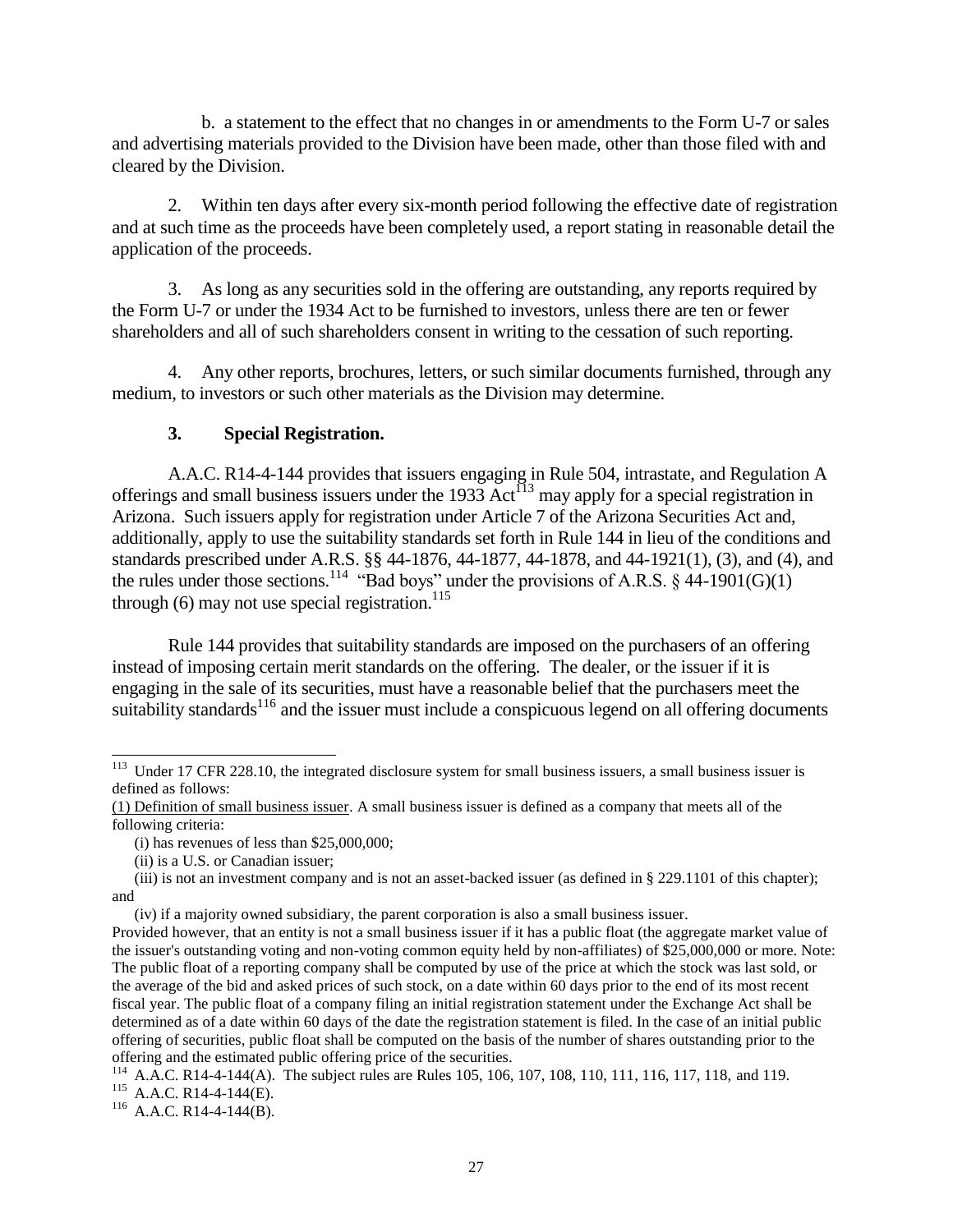that describes the suitability standards.<sup>117</sup> The suitability standards are prescribed by Rule 144 and depend upon whether the offering is listed on the Nasdaq SmallCap<sup>SM</sup> Market.<sup>118</sup>

Applicants must file the same forms, documents, and fees as described in Section III.A above. The Corporation Commission may, after a hearing or notice and opportunity for hearing as provided by article 11 of the Arizona Securities Act, enter an order denying registration of an offering on any of the following grounds:<sup>119</sup>

1. The issuer or any dealer or salesman designated to engage in the sale of the securities has violated any provision of the Arizona Securities Act.

2. The issuer has refused to permit the Corporation Commission to examine its affairs or to furnish information required by the Arizona Securities Act or any rule or order of the Corporation Commission.

3. The issuer or any officer, director, trustee, partner, or other fiduciary or controlling person of the issuer or person controlled by or in common control with the issuer has been convicted within the last five years of a felony or misdemeanor involving a transaction in securities or of which fraud is an essential element or is subject to an order, judgment, or decree entered within the past three years enjoining or restraining the person from engaging in or continuing any conduct or practice in connection with the sale or purchase of securities.

With the exceptions of the inapplicability of the imposition of certain merit requirements, the process for a special registration is the same as described in Section III.A. Again, **every** offering registered in Arizona (including special registration offerings) must be sold by a dealer registered in Arizona. For further information regarding issuer registration as a dealer, please request an issuerdealer registration package from the Division or review the Division's web site.

## **4. Registration by Coordinated Equity Review.**

A.R.S. § 44-1894(E) of the qualification registration statutes authorizes Arizona to participate with other states (currently 40 jurisdictions) in a program designed to allow issuers to register in two or more of the participating states utilizing a coordinated review process.<sup>120</sup> An issuer of common stock, preferred stock, warrants, rights, and units comprised of equity securities desiring to register by qualification in Arizona, as well as in one or more of the participating states, may consider using coordinated equity review. To participate in the coordinated review process, an

l  $117$  A.A.C. R14-4-144(I).

 $118$  A.A.C. R14-4-144(B) and (C). If the offering is listed, the dealer, or the issuer if engaging in the sale of its securities, must have a reasonable belief that the purchaser has a minimum of \$100,000, or \$150,000 when combined with spouse, in gross income during the prior year and a reasonable expectation of the same income in the current year or a minimum net worth of \$250,000, or \$300,000 when combined with spouse, exclusive of home, home furnishings, and automobiles, with the investment not exceeding 10 percent of the net worth. If the offering is not listed, the dealer, or the issuer if engaging in the sale of its securities, must have a reasonable belief that the purchaser has a minimum of \$150,000, or \$200,000 when combined with spouse, in gross income during the prior year and a reasonable expectation of the same income in the current year or a minimum net worth of \$350,000, or \$400,000 when combined with spouse, exclusive of home, home furnishings, and automobiles, with the investment not exceeding 10 percent of the net worth.

<sup>&</sup>lt;sup>119</sup> A.A.C. R14-4-144(A) and A.R.S. § 44-1921.

<sup>&</sup>lt;sup>120</sup> See www.nasaa.org for additional information on the "corporate finance" web site page.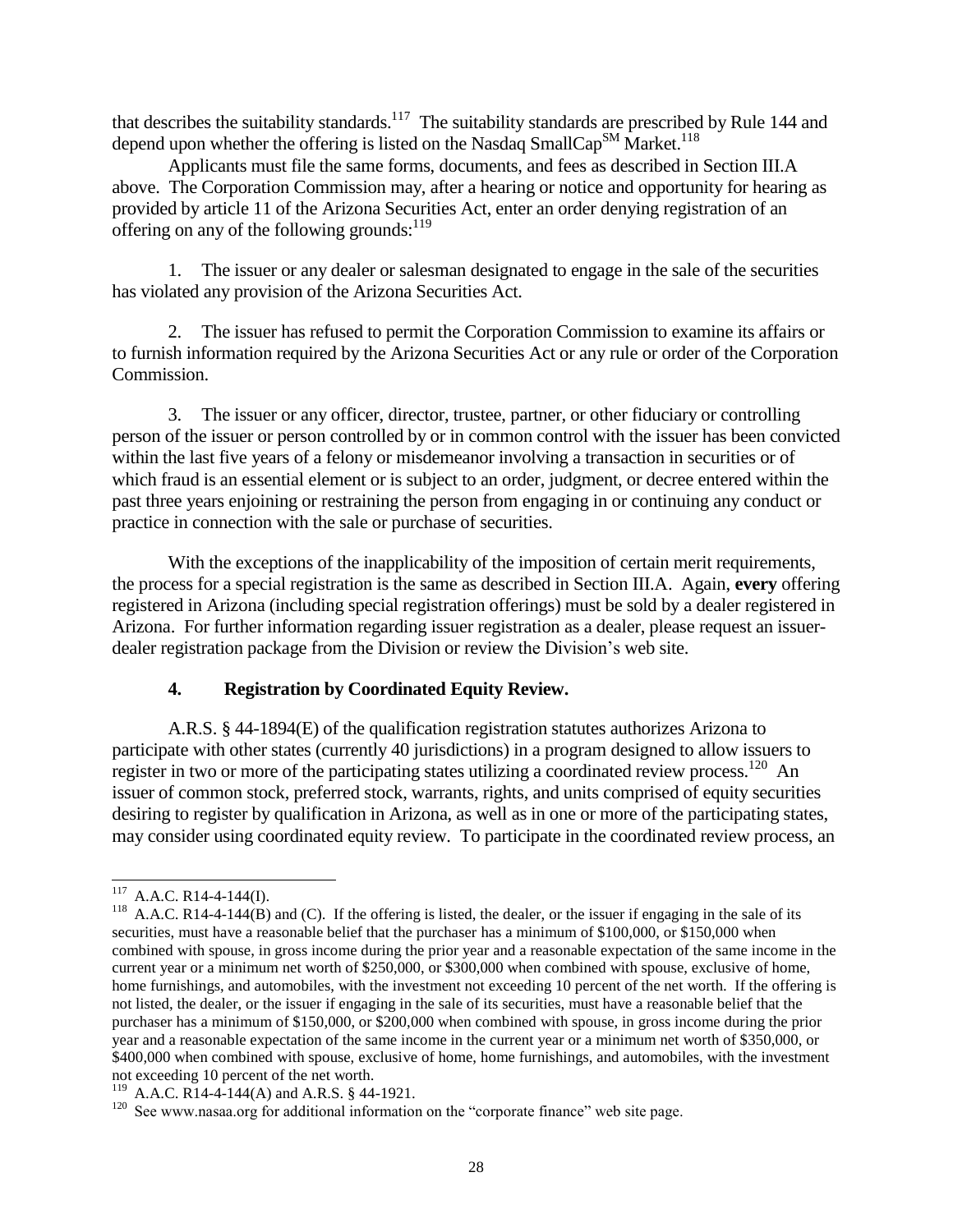issuer must submit a Form CER-1 to the Pennsylvania Securities Commission<sup>121</sup> in addition to making the requisite filings in the states in which it wishes to register. The states will submit their comments regarding the offering to two lead states (one merit state and one disclosure state) based on guidelines and standards established by the North American Securities Administrators Association, Inc. ("NASAA") rather than on each state's own statutes and rules.<sup>122</sup> The two lead states will issue one comment letter to the issuer, and work with the issuer to resolve those comments. Coordinated equity review is not available for registration of blank check, blind pool, or Regulation A offerings. It is anticipated that most coordinated equity review offerings will be federally registered using forms for "small business issuers."

#### **C. Registration by Description.**

Registration of offerings of securities that meet the criteria of § 44-1871 through § 44-1878 is effective when the appropriate documents and filing fee are filed with the Division.<sup>123</sup> The offering is not subjected to a merit review. Registration by description is rare because issuers that meet the financial criteria typically qualify for an exchange listing exemption from registration.<sup>124</sup>

Registration by description is available for securities, other than real property investment contracts, that either:

1. Are commodity investment contracts or commodity option contracts and the financial condition of the party filing the registration statement meets the requirements of A.A.C. R14-4-  $124$ ;<sup>125</sup>

2. Are of an issuer that has been in continuous operation for not less than three years and has shown for a period of not less than three years during the five years prior to the date of registration average annual net income adjusted by adding back interest expenses net of applicable income tax benefits arising therefrom of securities to be retired out of the proceeds of sale as follows:

a. In the case of interest-bearing securities, not less than one and one-half times the annual interest charges on such securities and all other outstanding equal rank interest-bearing securities.

b. In the case of securities having a specified dividend rate, not less than one and one-half times the annual dividend requirements on such securities and on all outstanding securities of equal rank.

c. In the case of securities without a specified dividend rate, not less than 5 percent upon all outstanding (after the close of the offering) securities of equal rank, based on the maximum offering price.<sup>126</sup>

<sup>&</sup>lt;sup>121</sup> Pennsylvania Securities Commission, 1010 North 7<sup>th</sup> Street, 2<sup>nd</sup> Floor, Harrisburg, Pennsylvania 17102-1410.

 $122$  Contact the Division for copies of the guidelines that are utilized in the coordinated equity review process or see CCH NASAA Reports ¶ 10,001 *et seq.*

<sup>&</sup>lt;sup>123</sup> A.R.S. § 44-1873(A). See also § 44-1875. If the information filed is insufficient to establish the fact that the securities are entitled to registration by description, the Division may require additional information. <sup>124</sup> See A.R.S. § 44-1843(A)(7) and A.A.C. R14-4-115.

<sup>&</sup>lt;sup>125</sup> A.R.S. § 44-1871(A)(1).